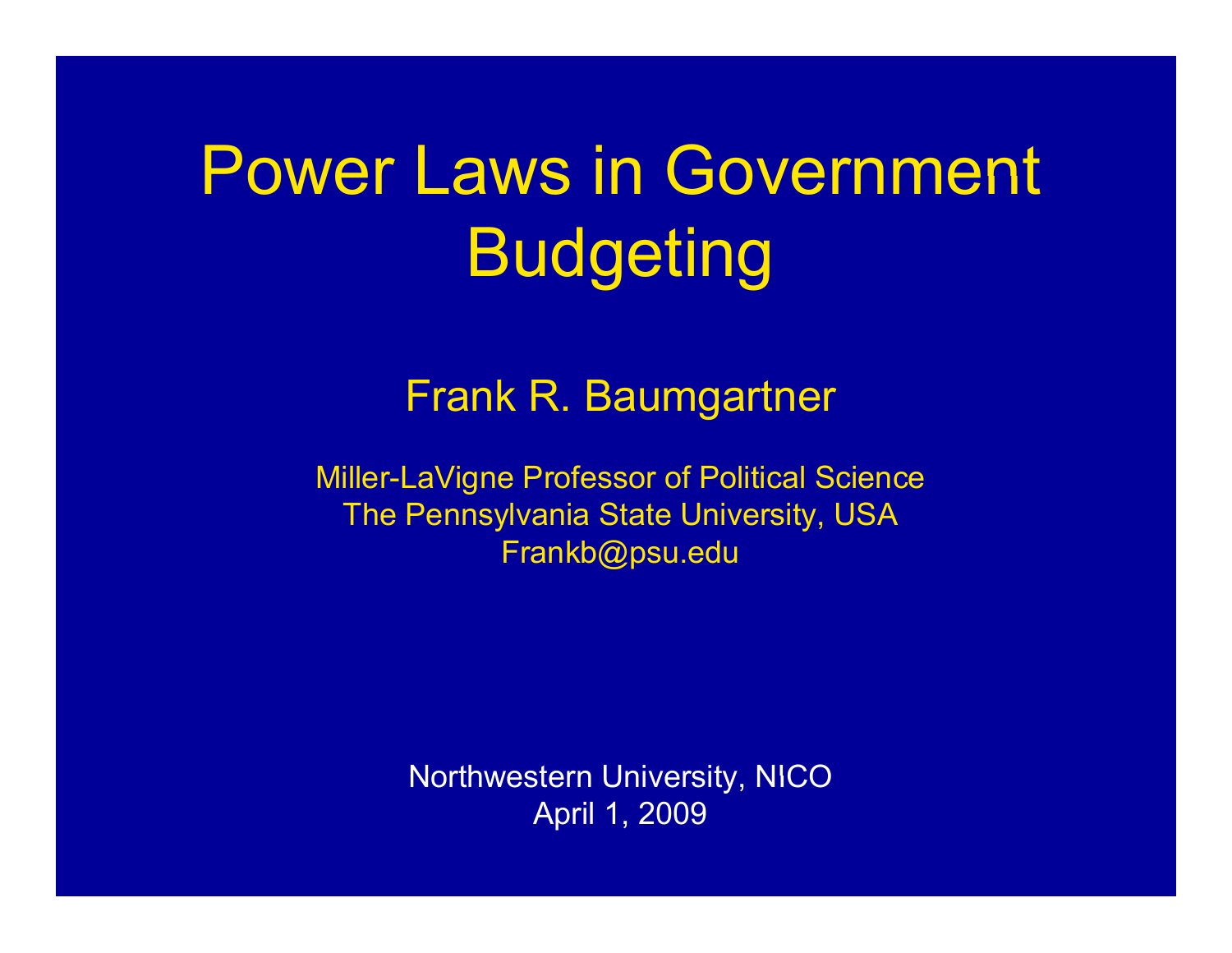## **Policy Agendas Project** www.policyagendas.org

- Supported (sometimes) by NSF since 1994
- Allows analysis and distribution of datasets on many types of governmental activities from 1947 to present
- All data today from this source
- Major long-term collaborator: Bryan D. Jones of University of Texas, Austin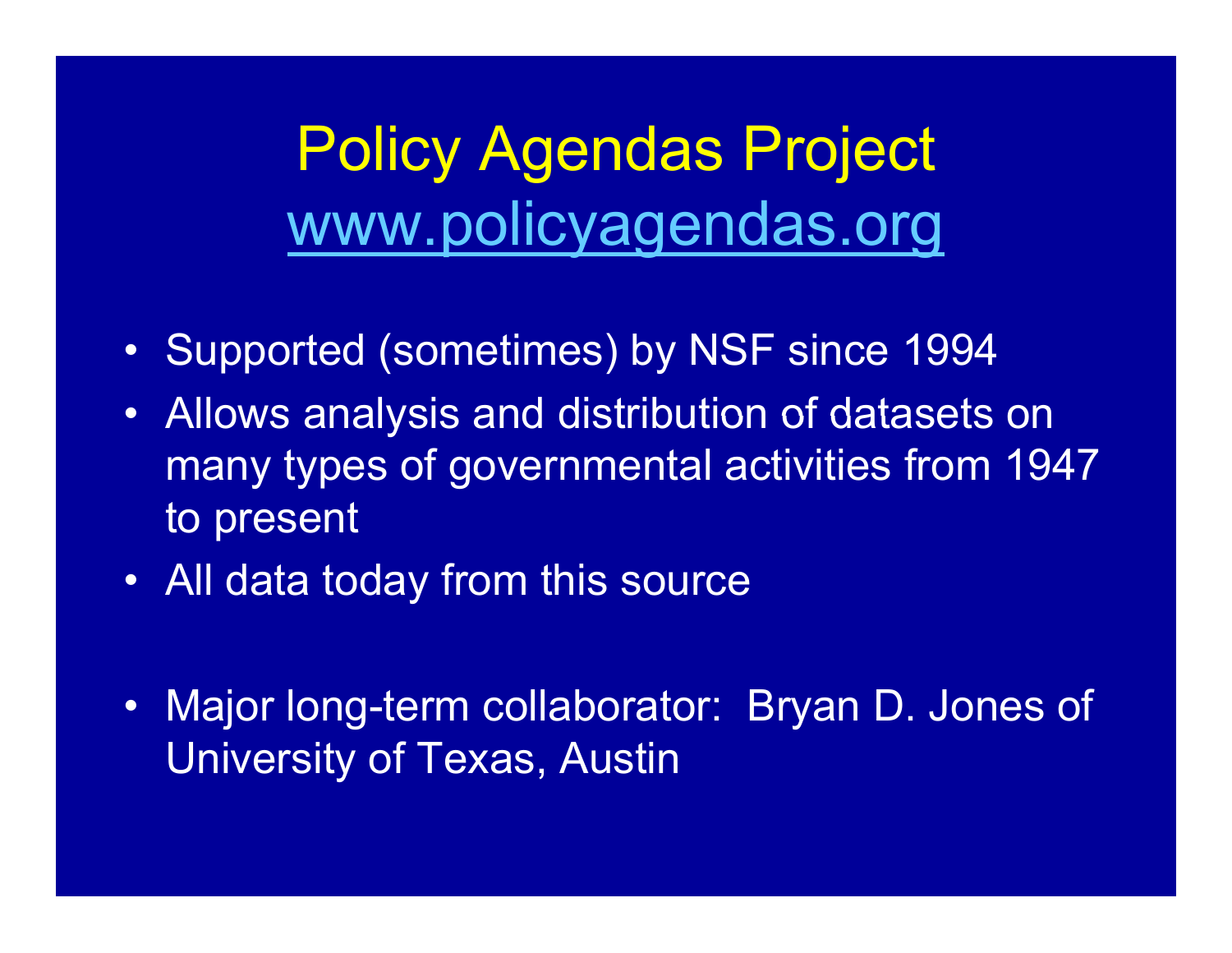# Pesticides: Looking good after World War Two



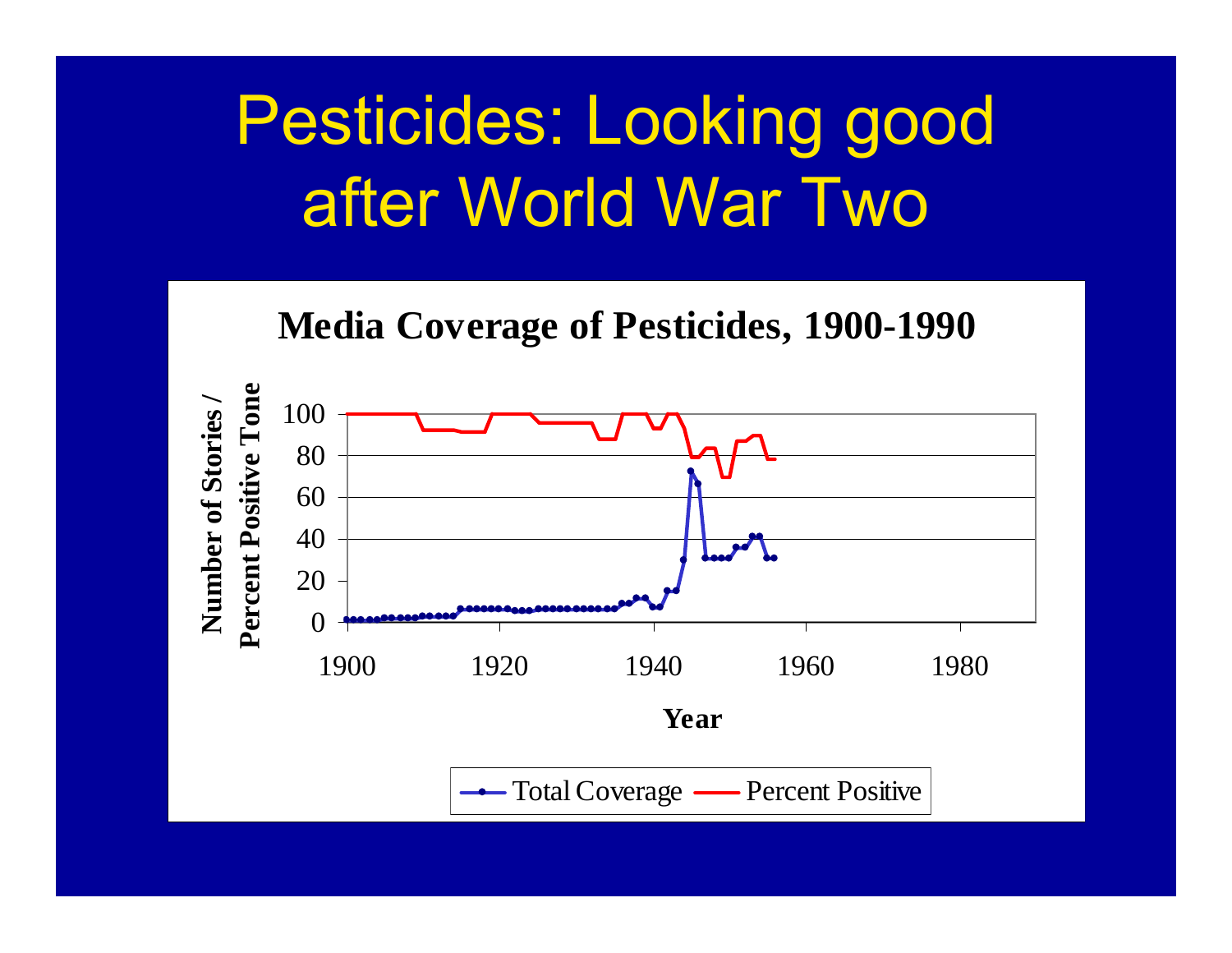# Pesticides: No longer such good news after 1956

**Media Coverage of Pesticides, 1900-1990**

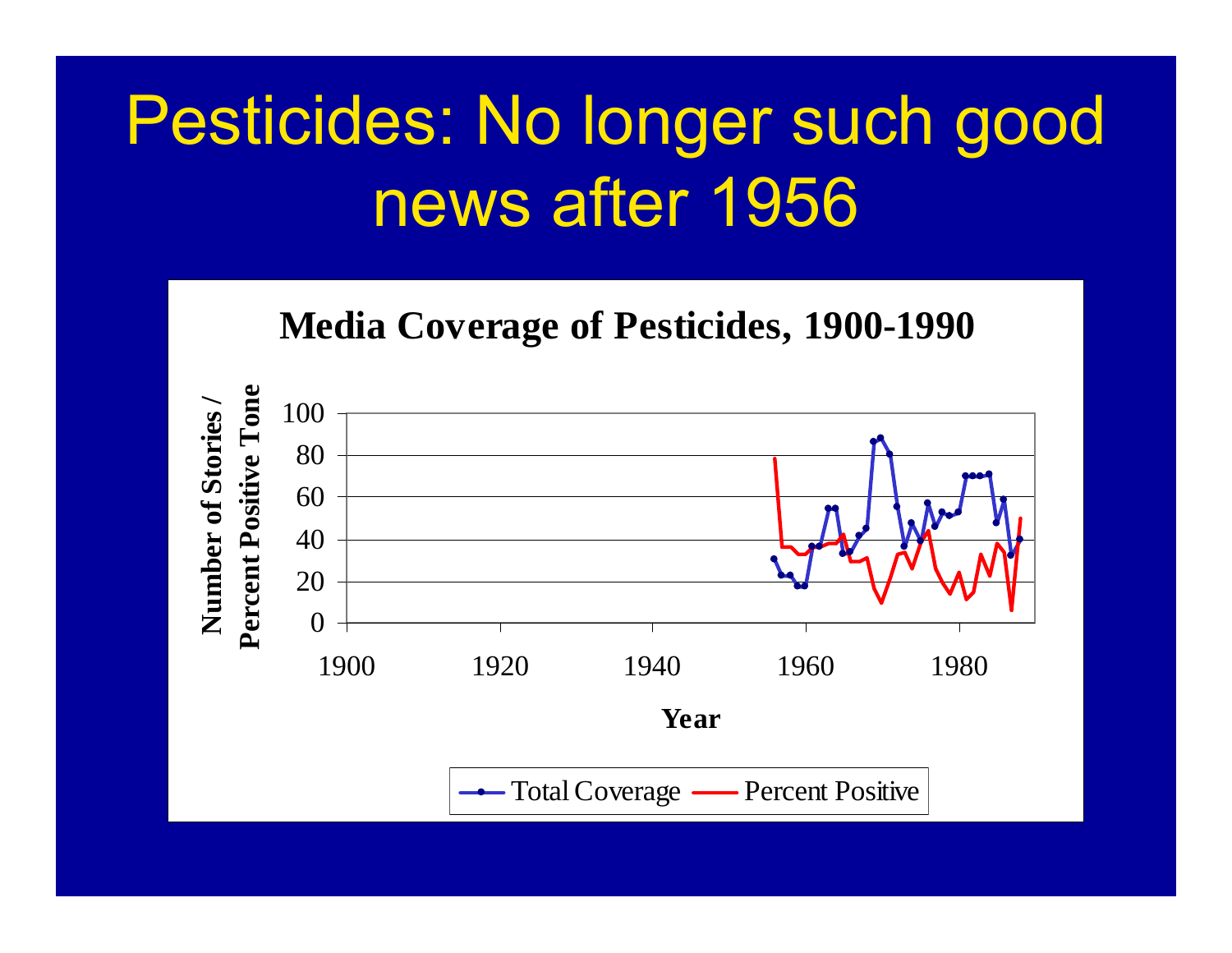# Pesticides: From green revolution to nobody's baby



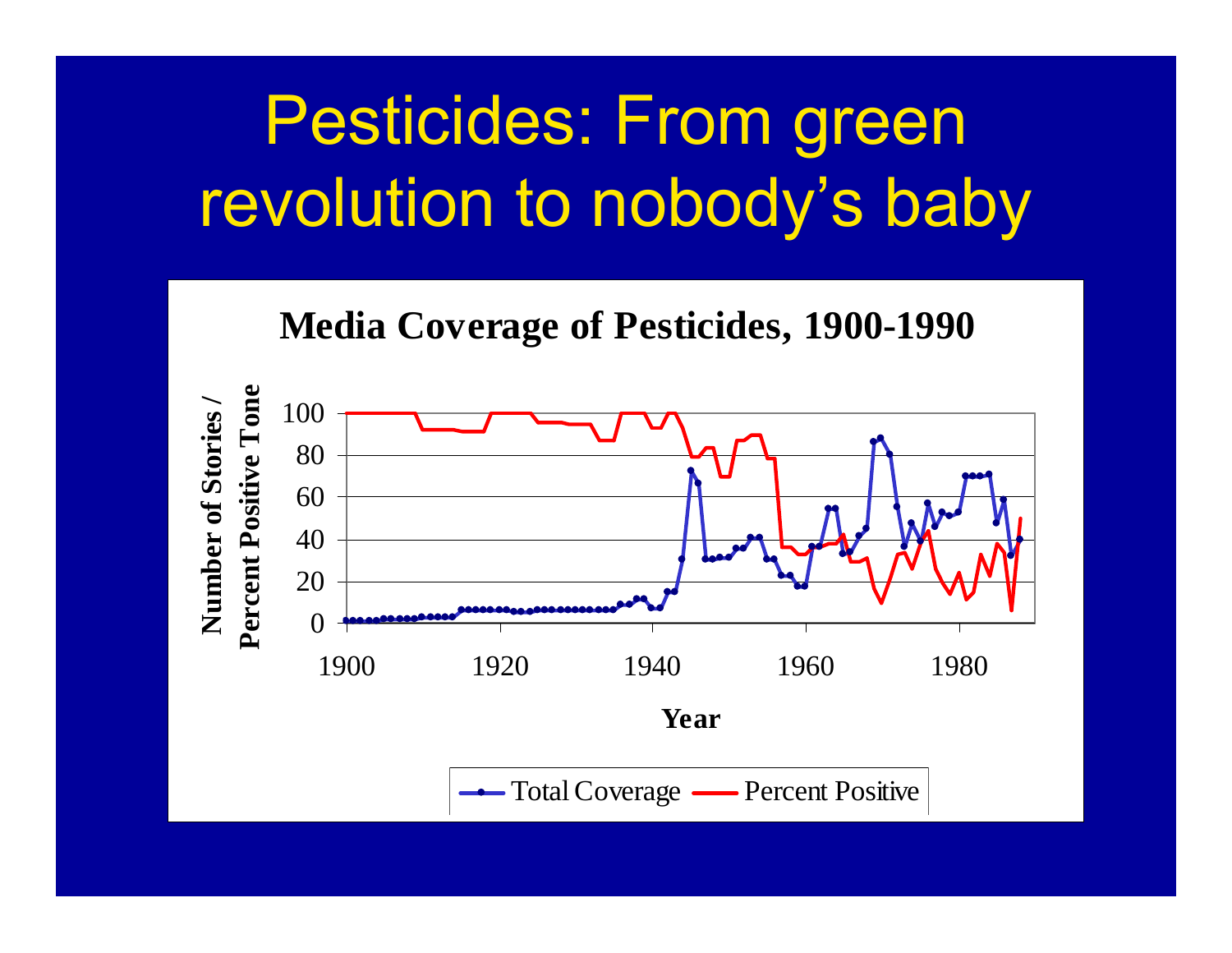## The problem of attention scarcity

- $\bullet$ "Prime Minister's portfolio": everything imaginable
- •Division of labor allows governments to do many things simultaneously, unlike individuals
- However, high-level attention remains scarce
	- Prime Minister's time
	- Space on Page One of newspapers, TV, radio
	- Election platforms of parties and candidates
	- Public concern
- •• Most policies, most of the time: continue the status quo while attention focuses on more urgent priorities
- $\bullet$ Any policy, occasionally: a crisis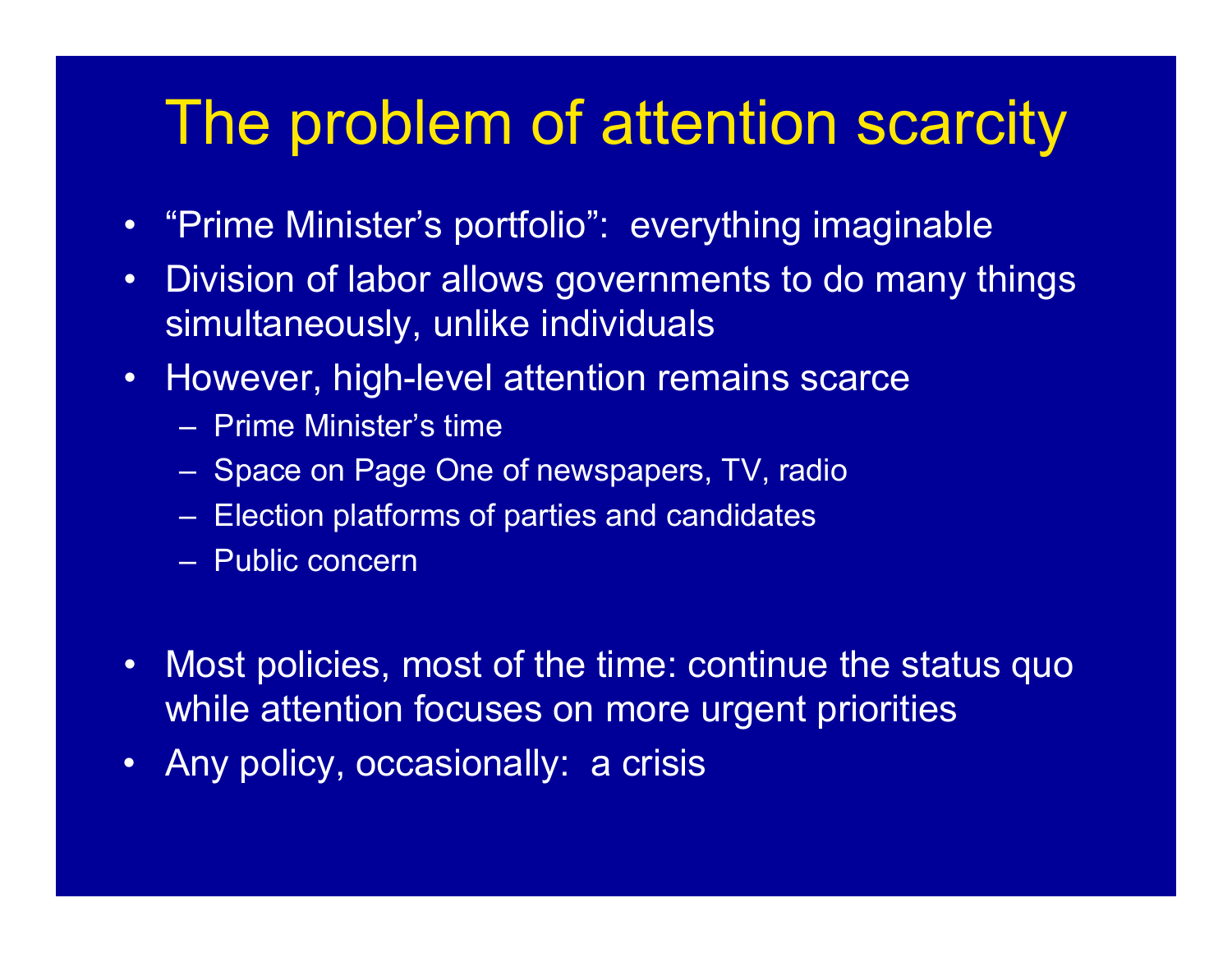## A threshold model of attention

#### • Threshold of "urgency"

 Determined by space, how many problems can be on the agenda, and competition, how many other problems are already there

#### • Below the threshold: Under-response

- No reason to call into question dominant paradigm
- Status quo policy rubber-stamped
- $-$  Only marginal responses to emerging trends in the severity of underlying problems
- •Expectation: Stability, hyper-incrementalism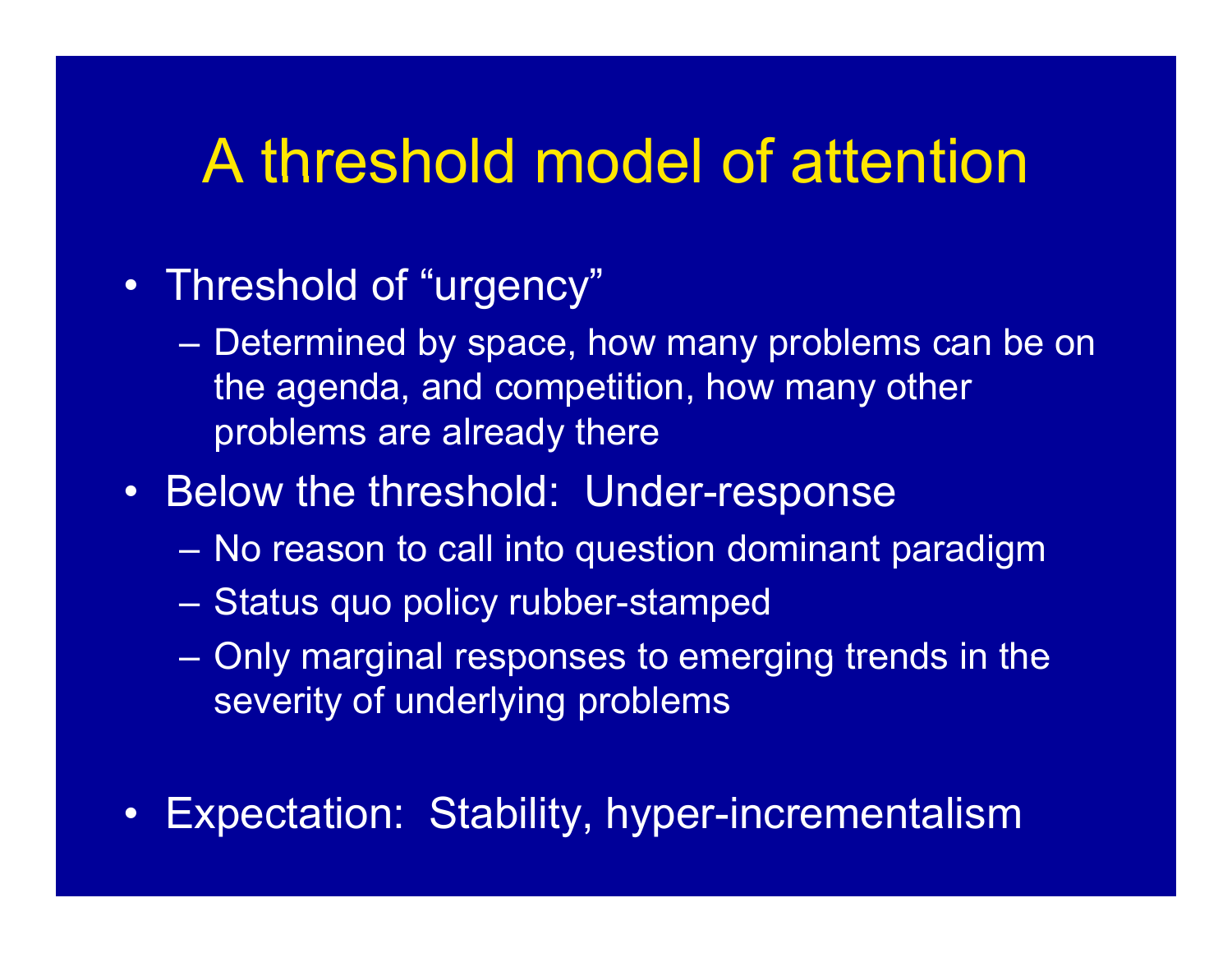#### A threshold model of attention

- •• Over the threshold: "Alarmed discovery"
	- SQ policy obviously demands reconsideration
	- Core policy assumptions may be challenged
	- "Issue-definitions" can be revised dramatically
		- Pesticides example from above
		- Death penalty: from morality to innocence, DNA, errors
	- Among experts, previously dominant coalition may be discredited, challengers may gain power, credibility
	- No clarity on how rapidly to adjust, but clear need to "do something"
	- Tendency to ove r-respond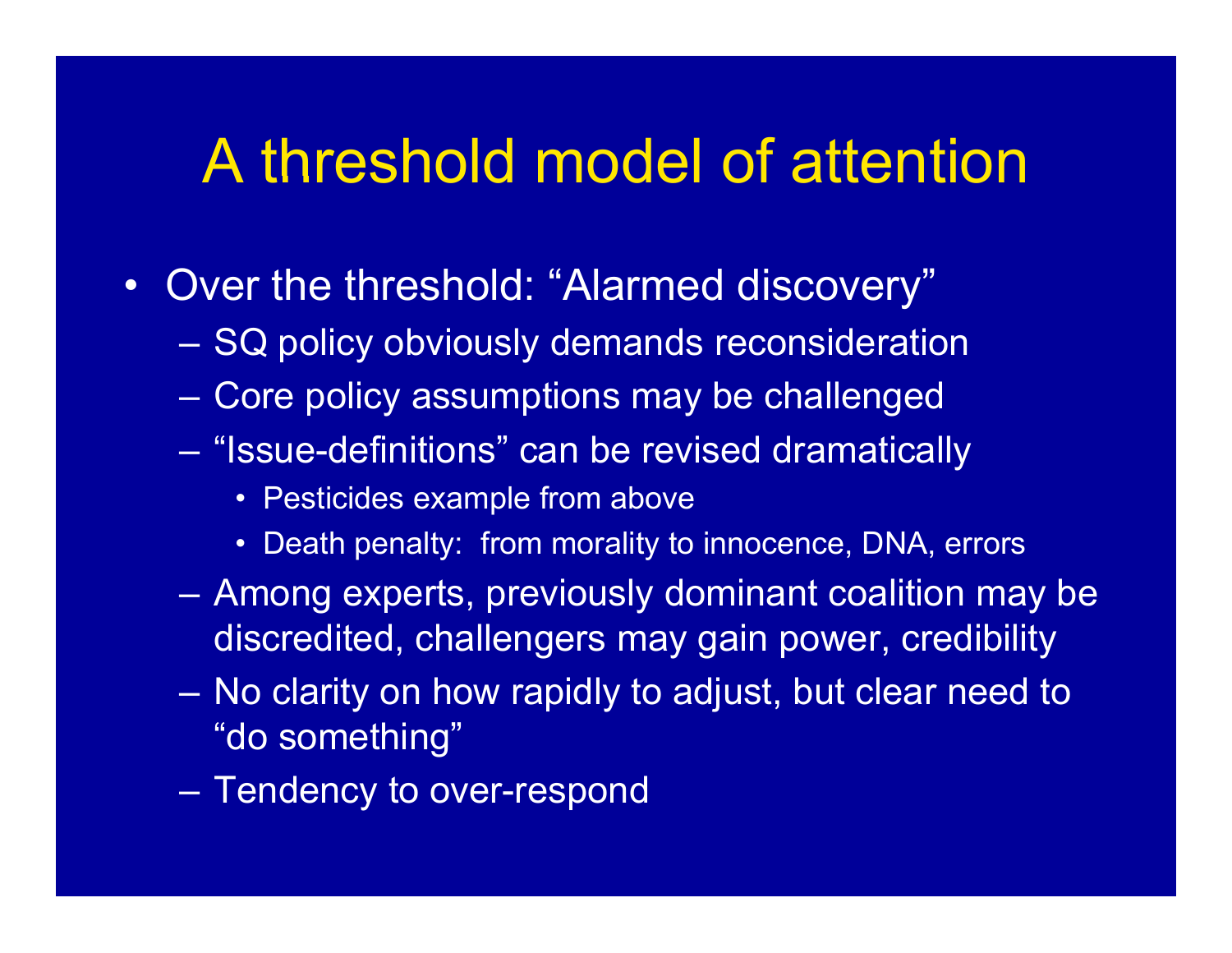## Disproportionality of Inputs to Outputs

- When a crisis *does* occur, how much of <sup>a</sup> response is enough?
- Current fiscal crisis is a great example, but it is not uncommon
- $\bullet\,$  Often, it is completely unclear how much one  $\,$ might want to "respond" to some new signal
- $\bullet$  Recent example: pornography "scandal" at NSF leads a Member of Congress to propose \$1.5B reduction in budget. Why in billions rather than in millions???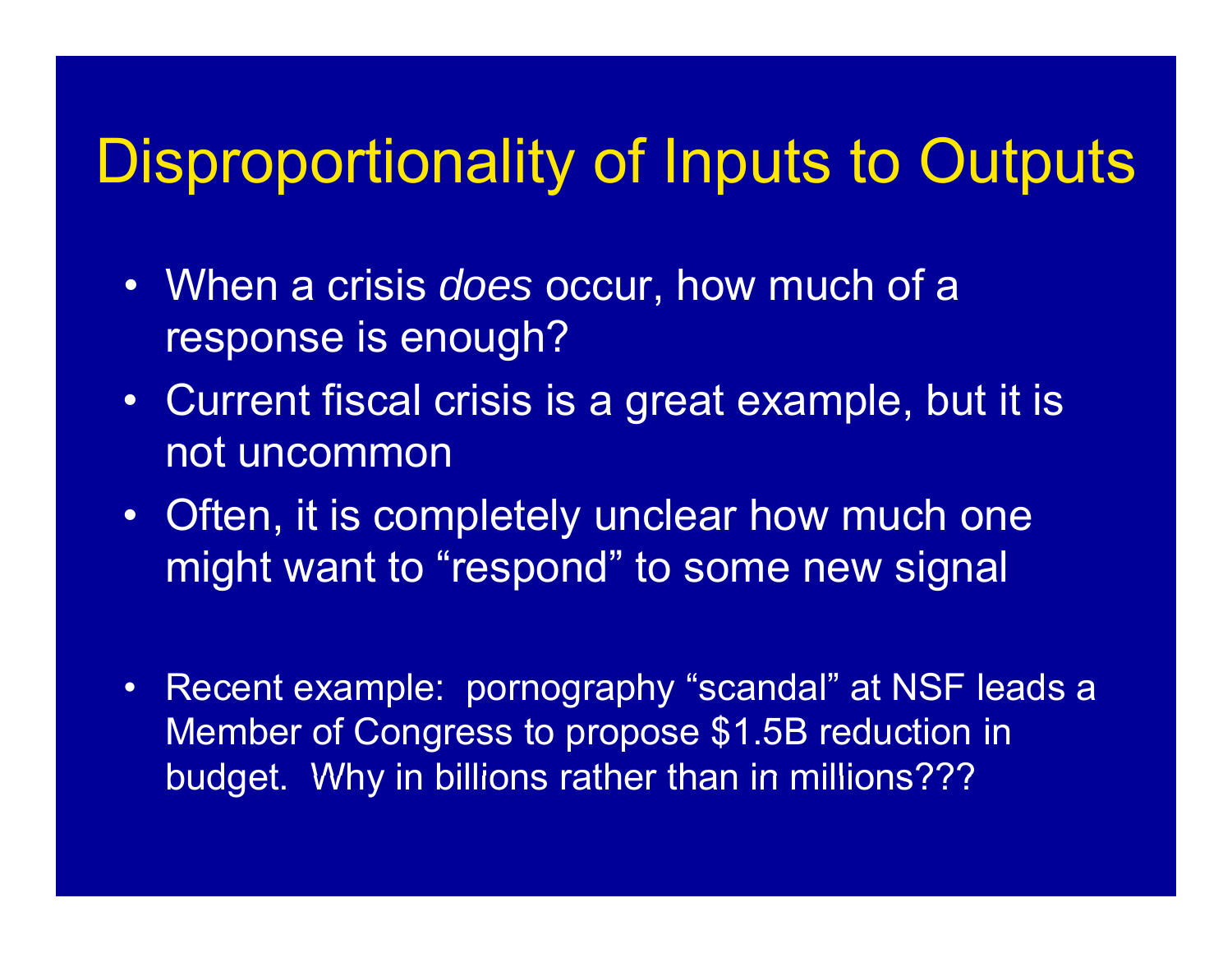#### Bounded Rationality

- $\bullet$ These ideas of disproportionality should be quite general to many kinds of human decision-making.
- $\bullet$ However, they should not apply to "simple" decisions.
- •Where is the boundary between simple and complex?
- $\bullet$ • Government decision-making is clearly well beyond this threshold, and that is our focus.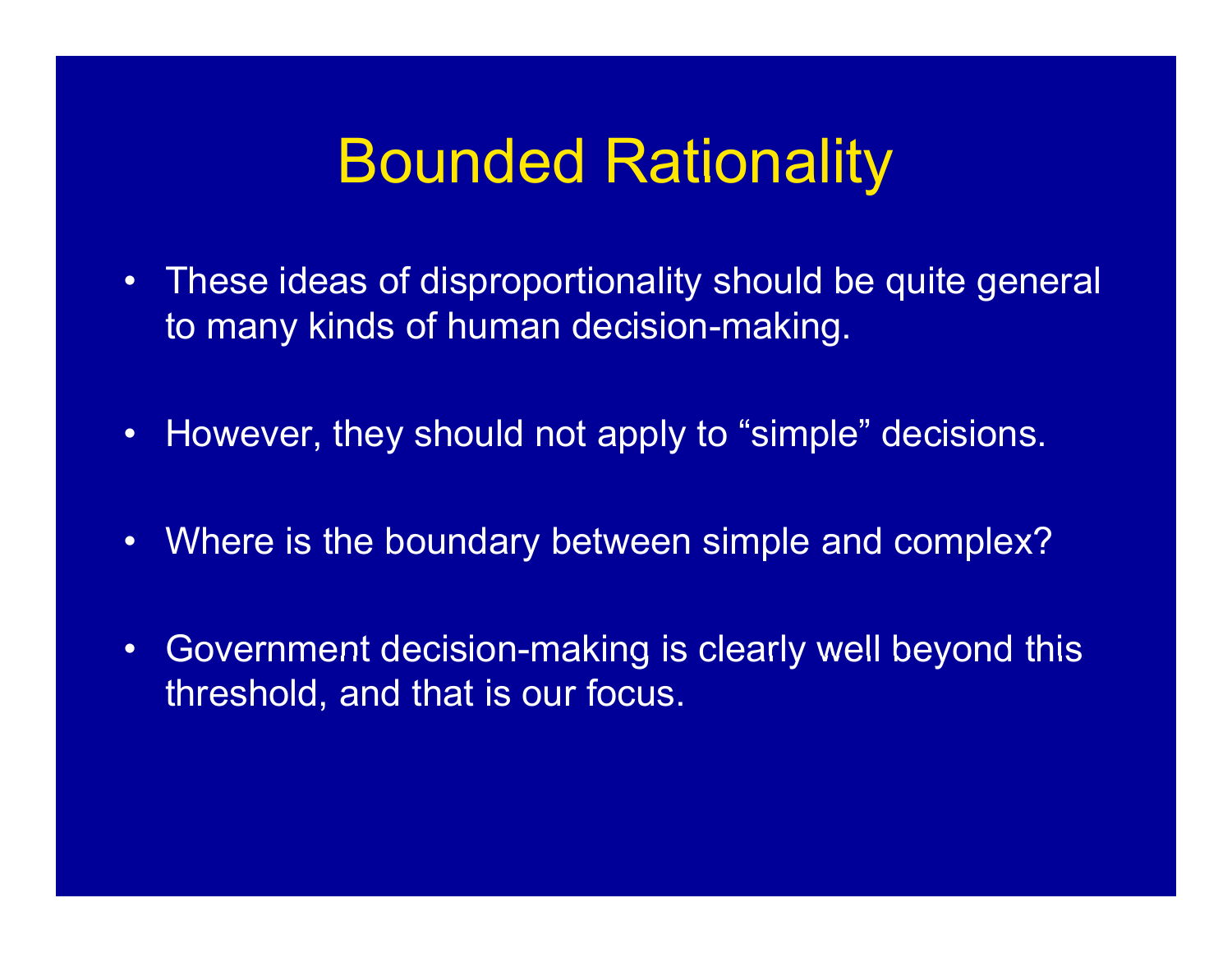## Some Data

- $\bullet$ US Federal Budget, 1800 to Present (one observation per year)
- $\bullet$  US Federal Budget, 1947 to present (62 categories of spending, so about 3,000 observations)
- Similarly organized datasets for other systems
	- National-level systems
	- US States
	- Municipalities
	- School Districts in Texas
	- Municipal governments in Benin, national government in South Africa, other developing countries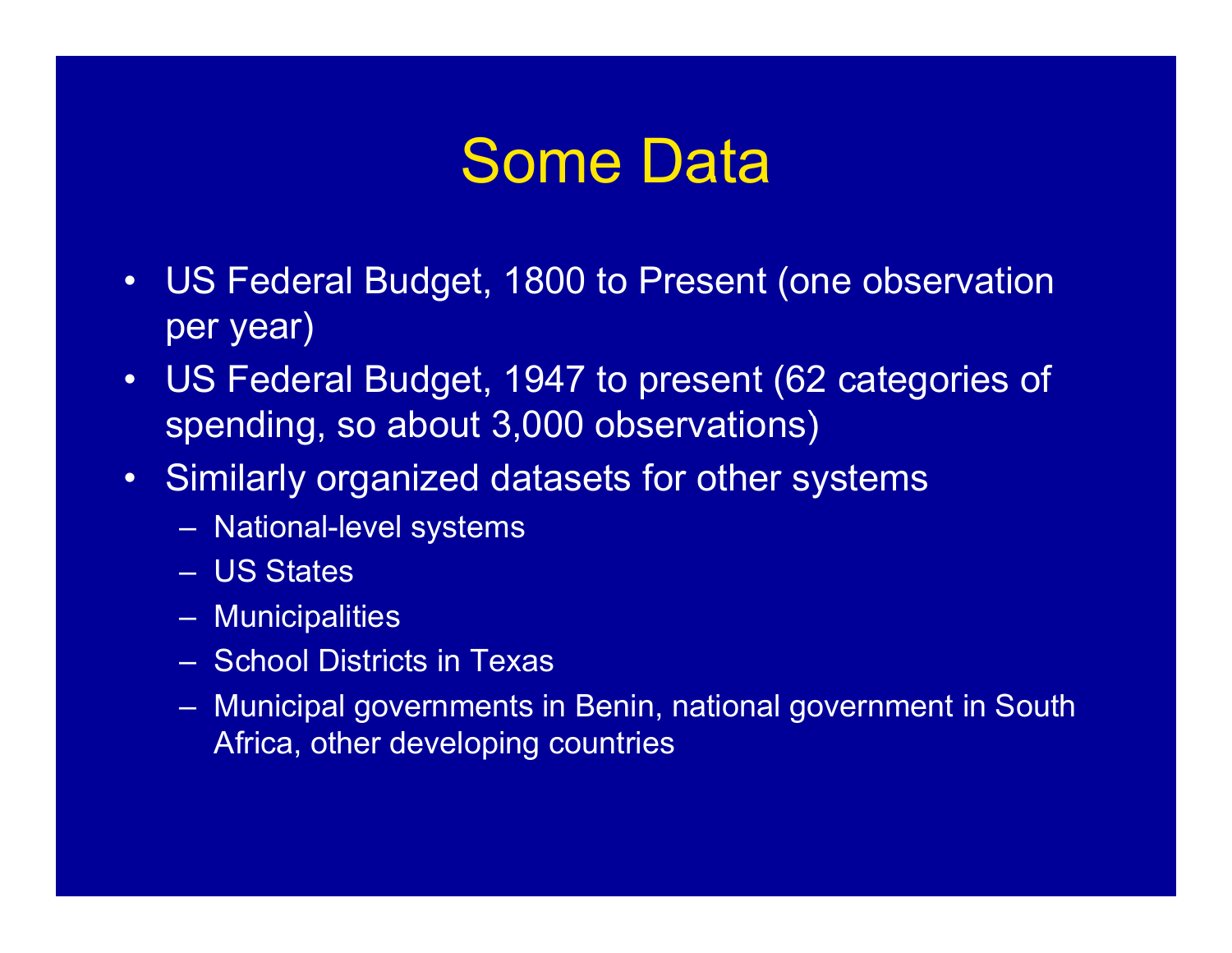#### The US Government, 1801-2000



Figure 2.1. US Federal Budget Outlays, Annually from 1801 to 2000 (log scale). Data are corrected for inflation and show a 13,000-fold increase over time.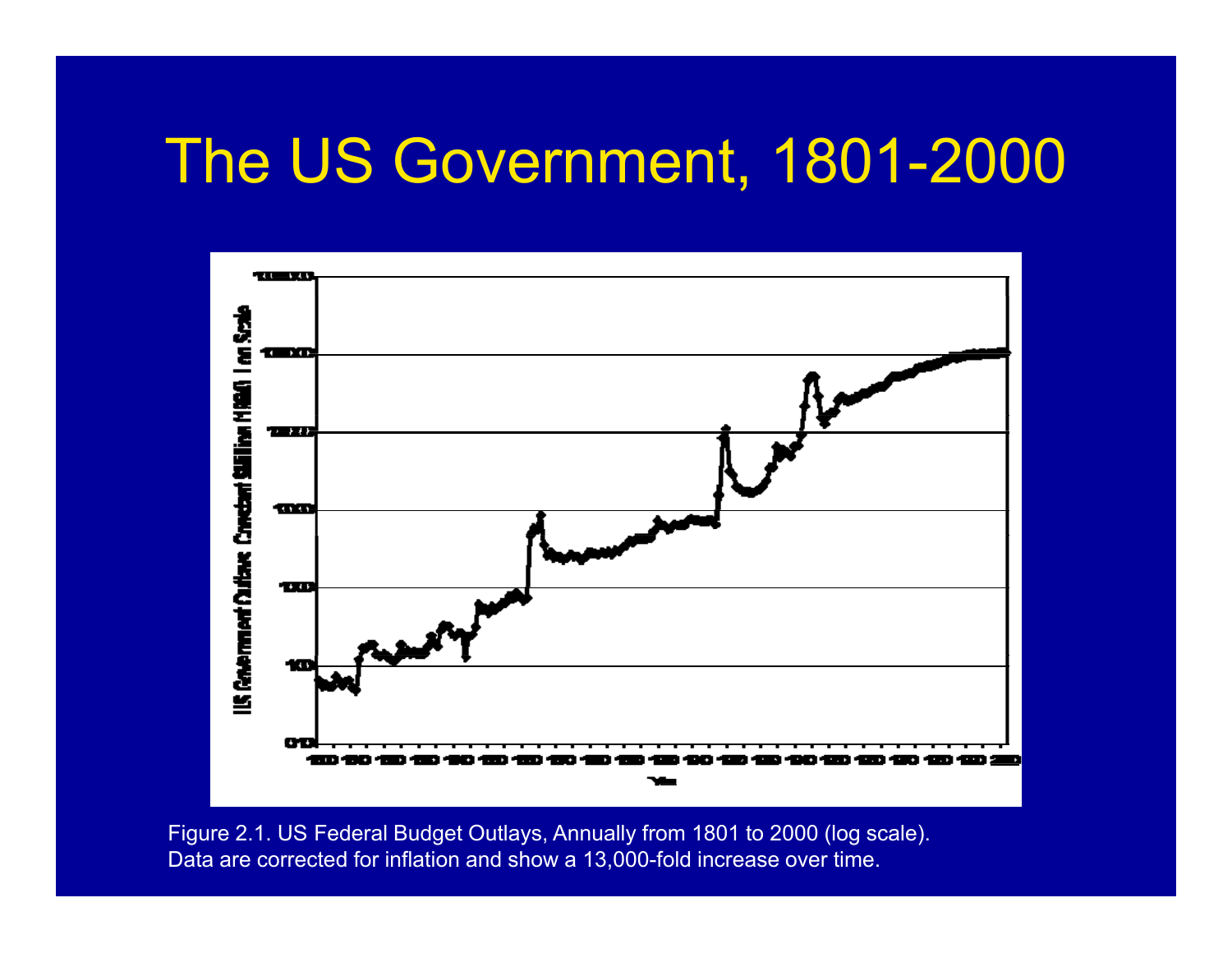## The US Budget since 1800: A High-Cost Policy Process



Figure 12.6. Annual change in Real US Budget Outlays, 1800-1994.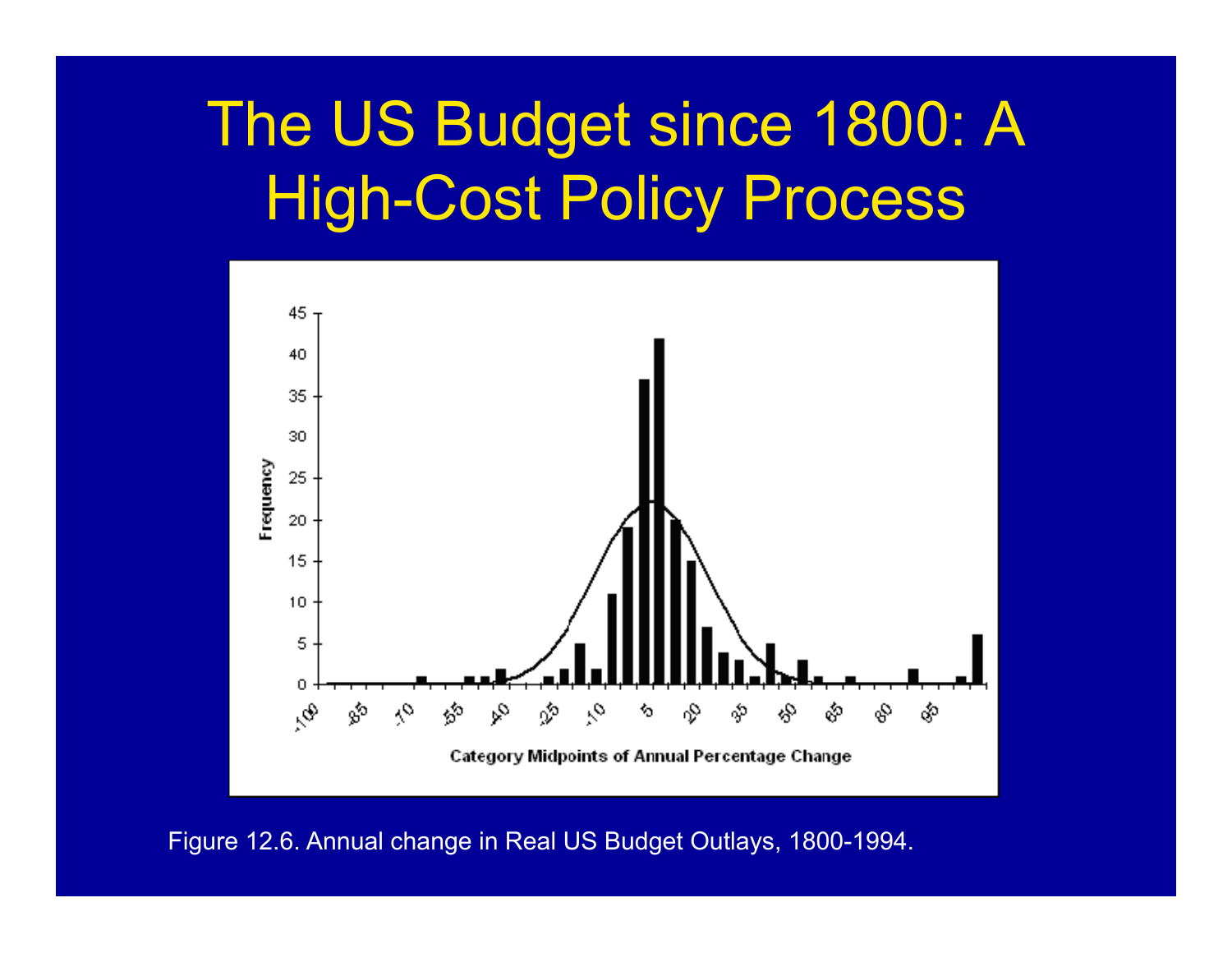## The Distribution of Budget Change, Defense and Domestic Outlays, 1800-1988



Figure 2.7. Annual Percent Changes in Budget Outlays, 1800 to 1988.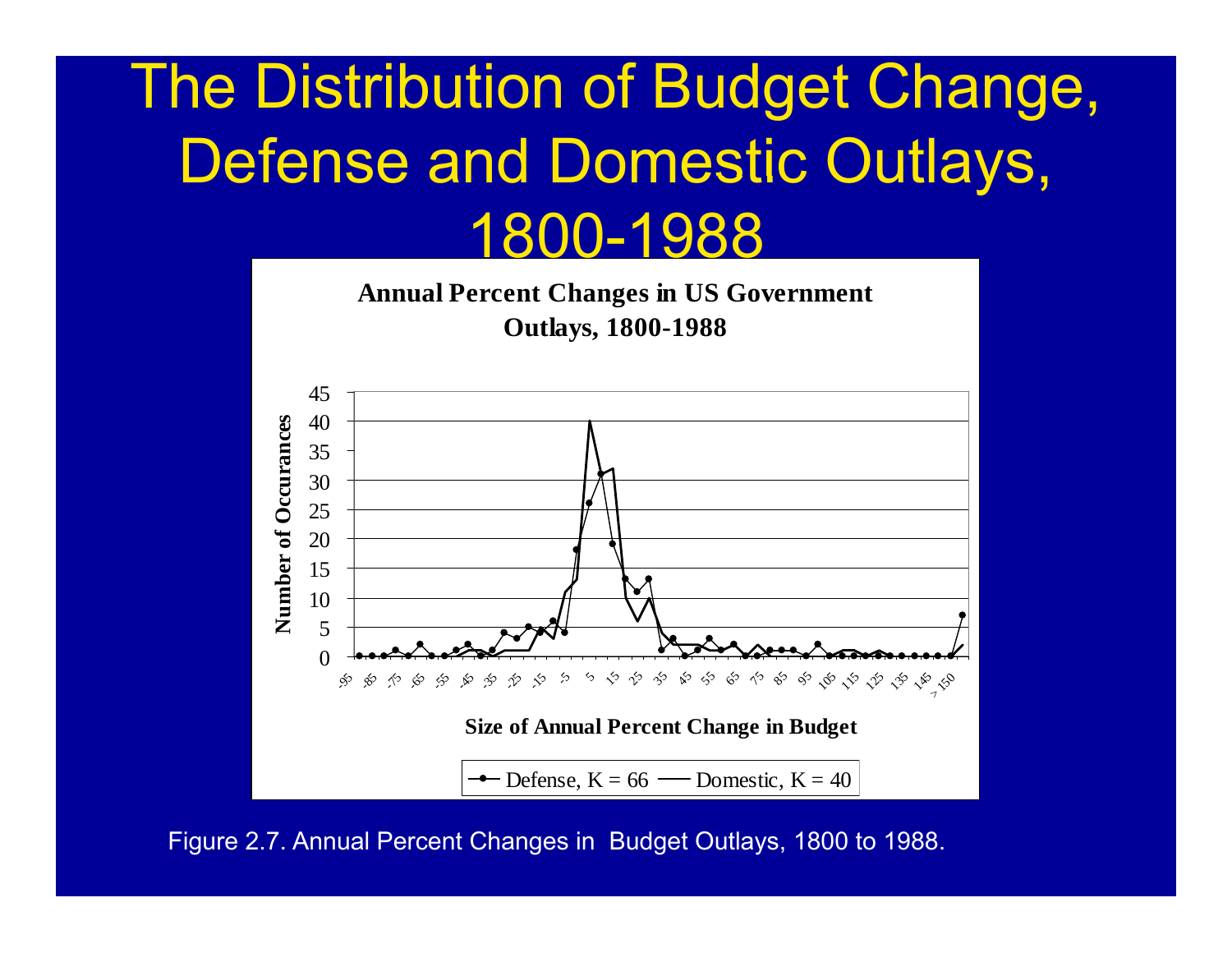## Annual Changes in Spending, 62 Categories, Federal Budget, 1947-1999

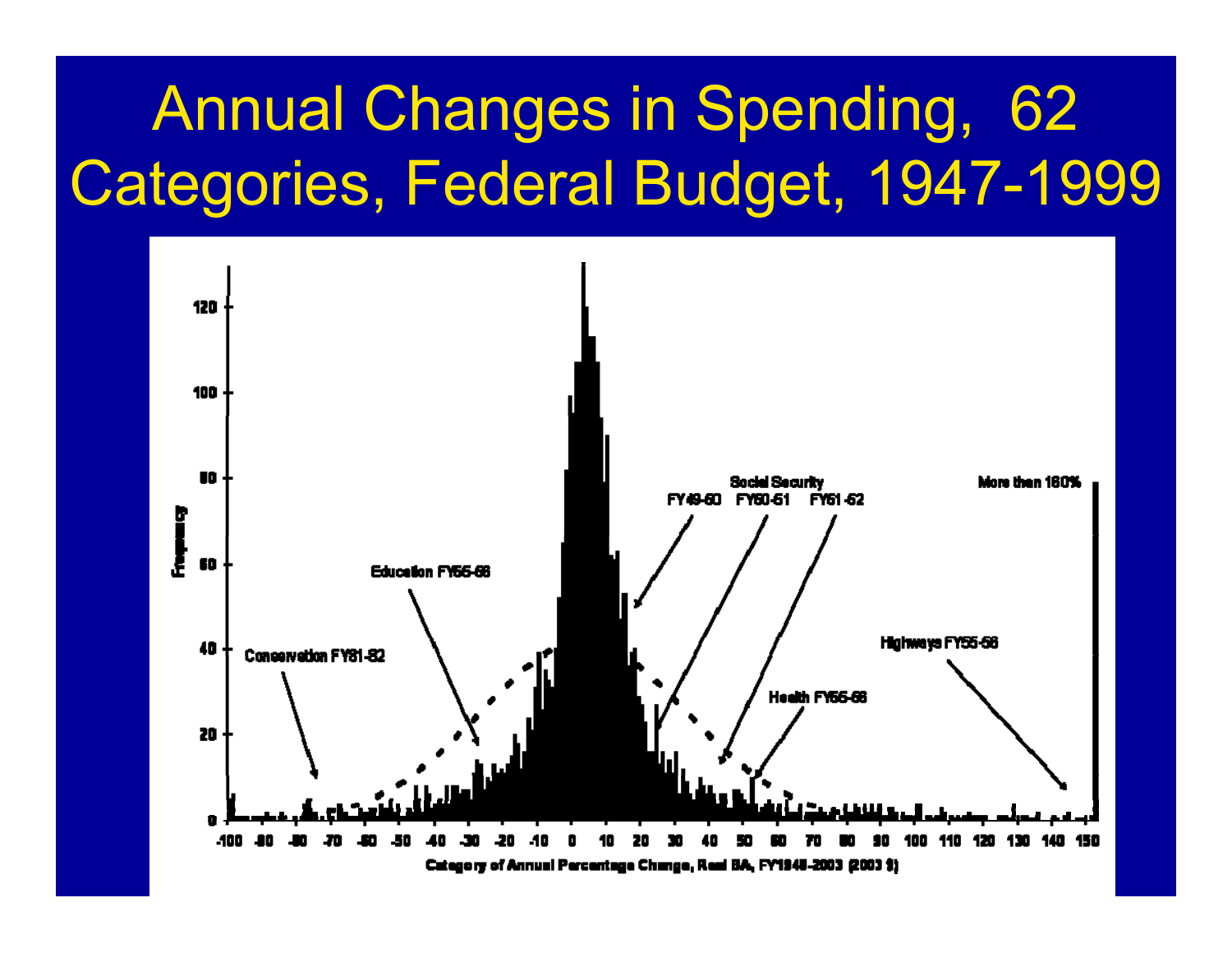## Generalized Punctuation Hypothesis

Because the reasons for under-and overreactions to signals have to do with bounded rationality, these patterns should obtain wherever complex decisions are being made

(So any government, even any large organization of any type, should show it, as long as the environment is poorly understood)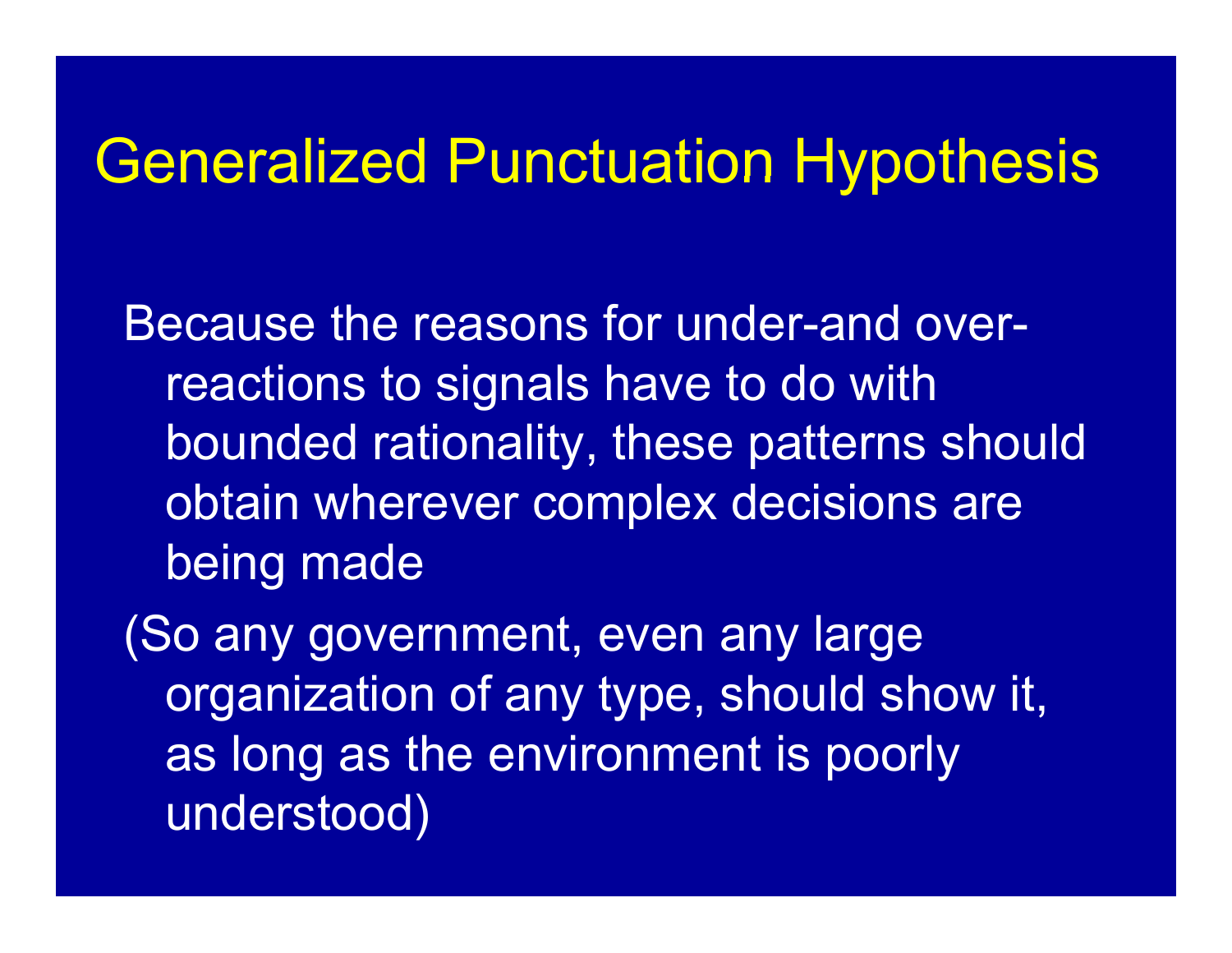#### **A General Empirical Law of Public Budgets: A Comparative Analysis**

Bryan D. Jones, University of Texas Frank R. Baumgartner, Pennsylvania State University Christian Breunig, Toronto University Christopher Wlezien, Temple University Stuart Soroka, McGill University Martial Foucault, University of Montreal Abel François, Ecole Nationale des Télécommunications Christoffer Green-Pedersen, University of Aarhus Chris Koske, James Madison University Peter John, University of Manchester Peter B. Mortensen, University of Aarhus Frédéric Varone, University of Geneva Stefaan Walgrave, University of Antwerp

(Forthcoming, October 2009, *American Journal of Political Science*)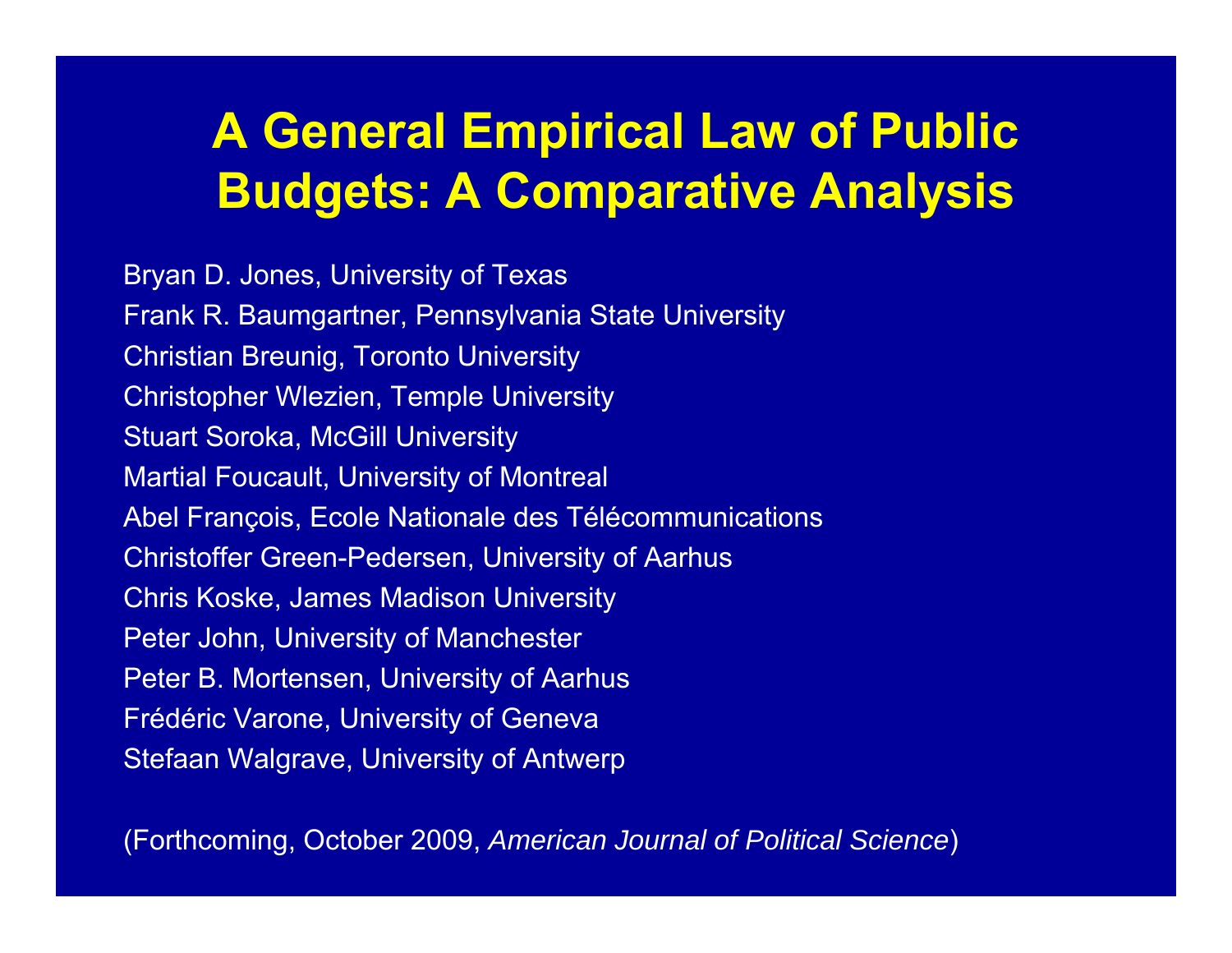## US, France, Germany





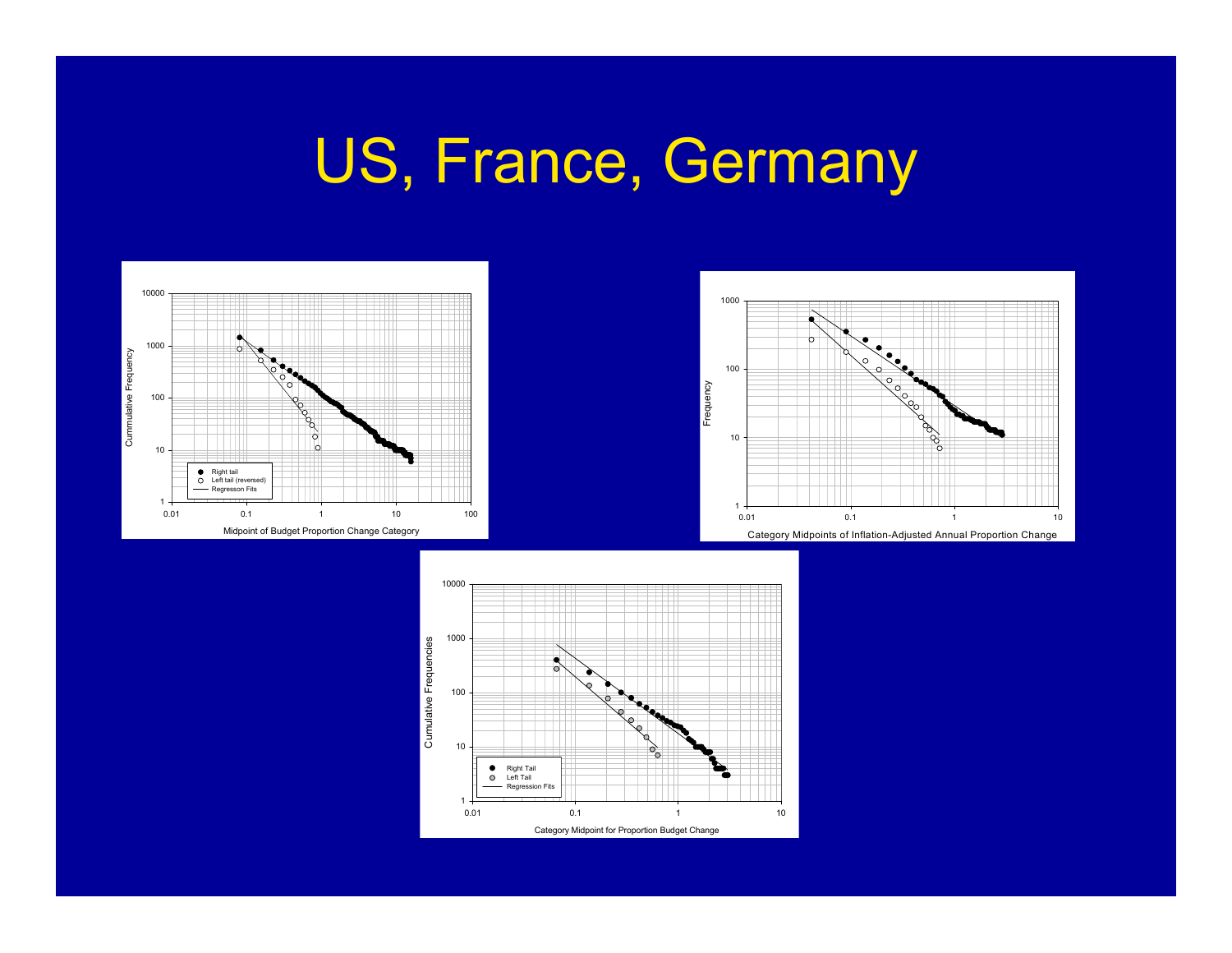## UK, Denmark, Canada, Belgium







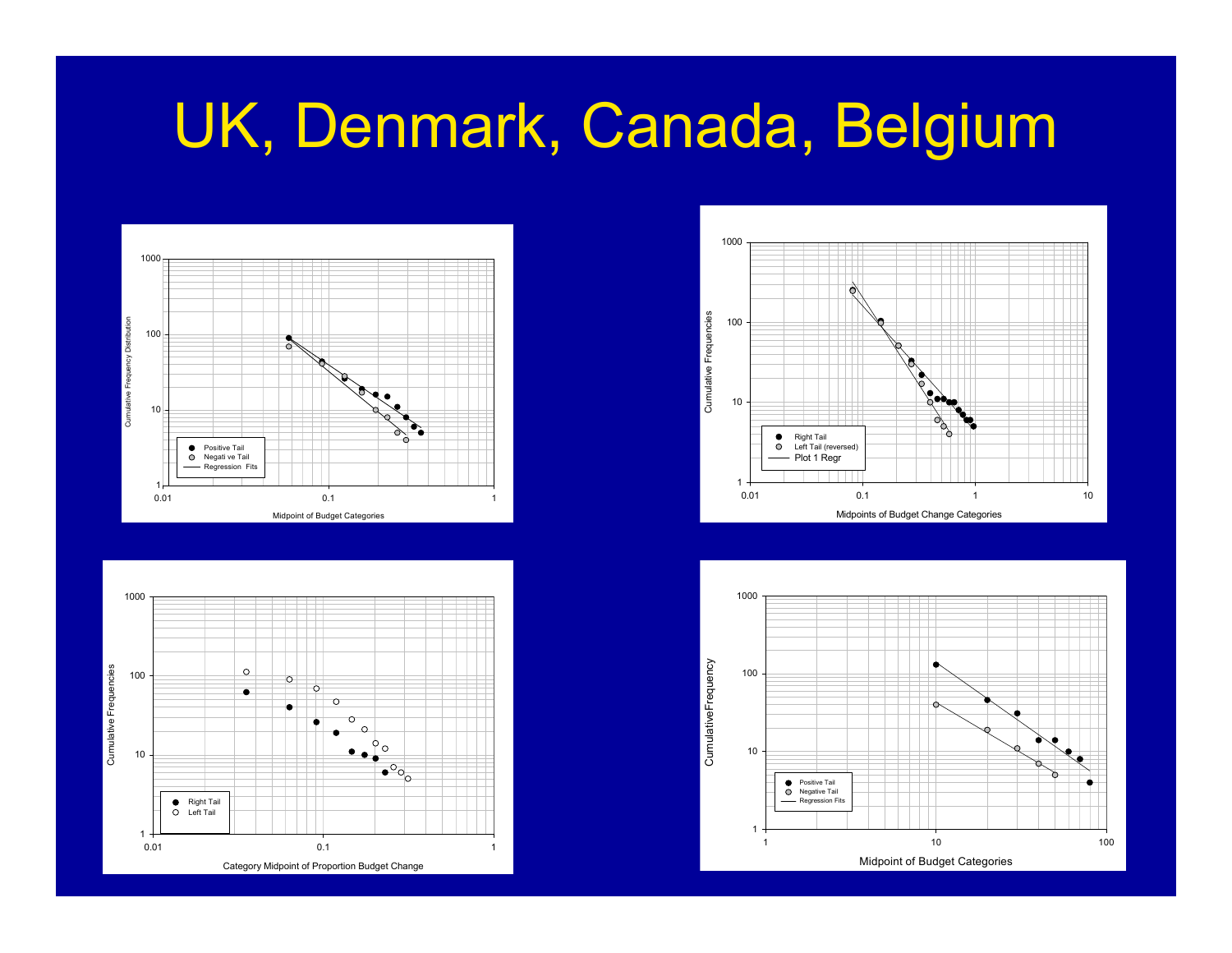## **Institutional Design Adds Greater** or Lesser Amounts of "Friction"

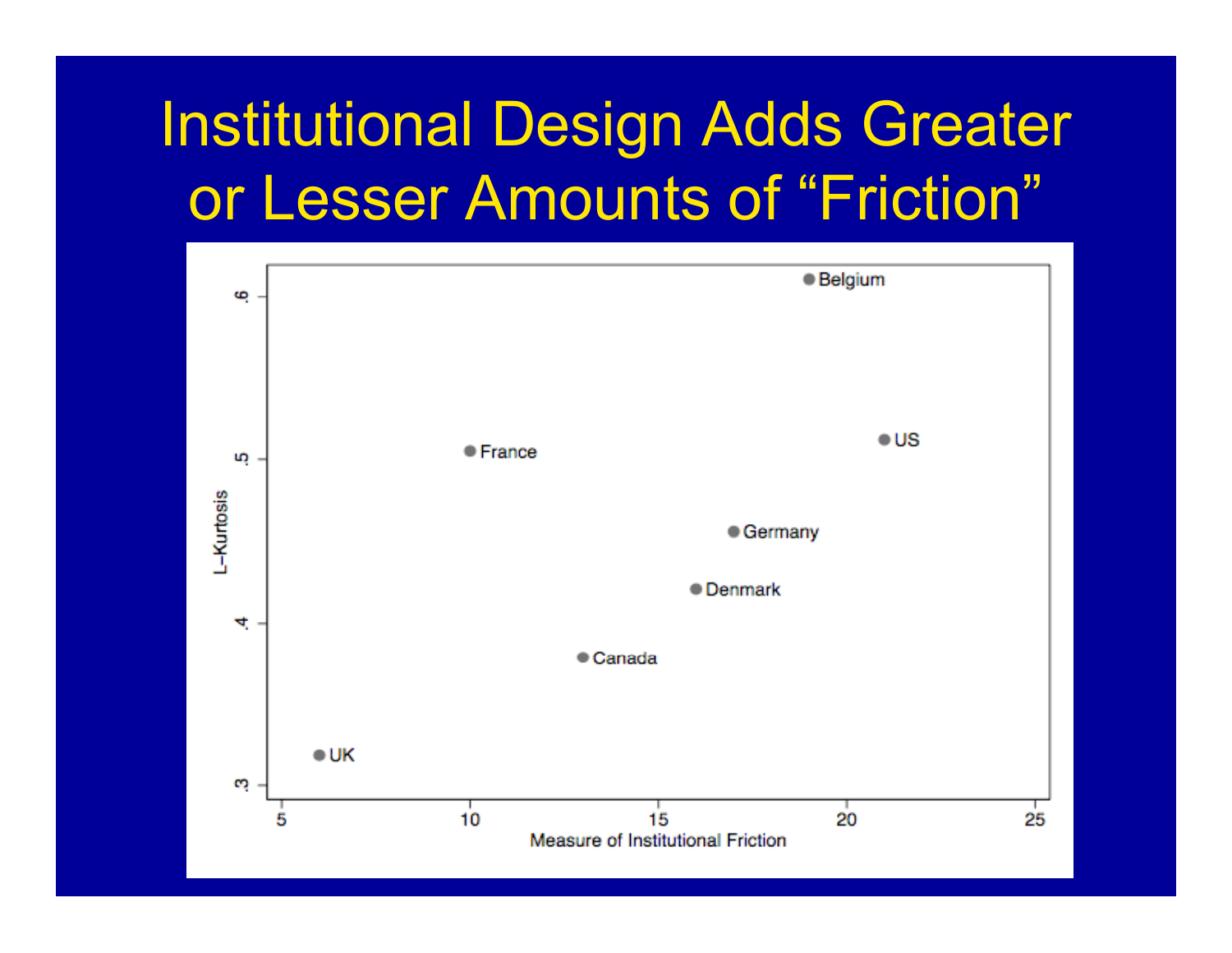## The Progressive Friction Hypothesis

Decision-making processes that have higher "friction" (e.g., decision-making costs) should produce distributions with progressively higher kurtosis.

Assume Gaussian inputs.

- If Outputs are not transformed, they will be Gaussian as well.
- The more the transformation, the more extreme the output distribution.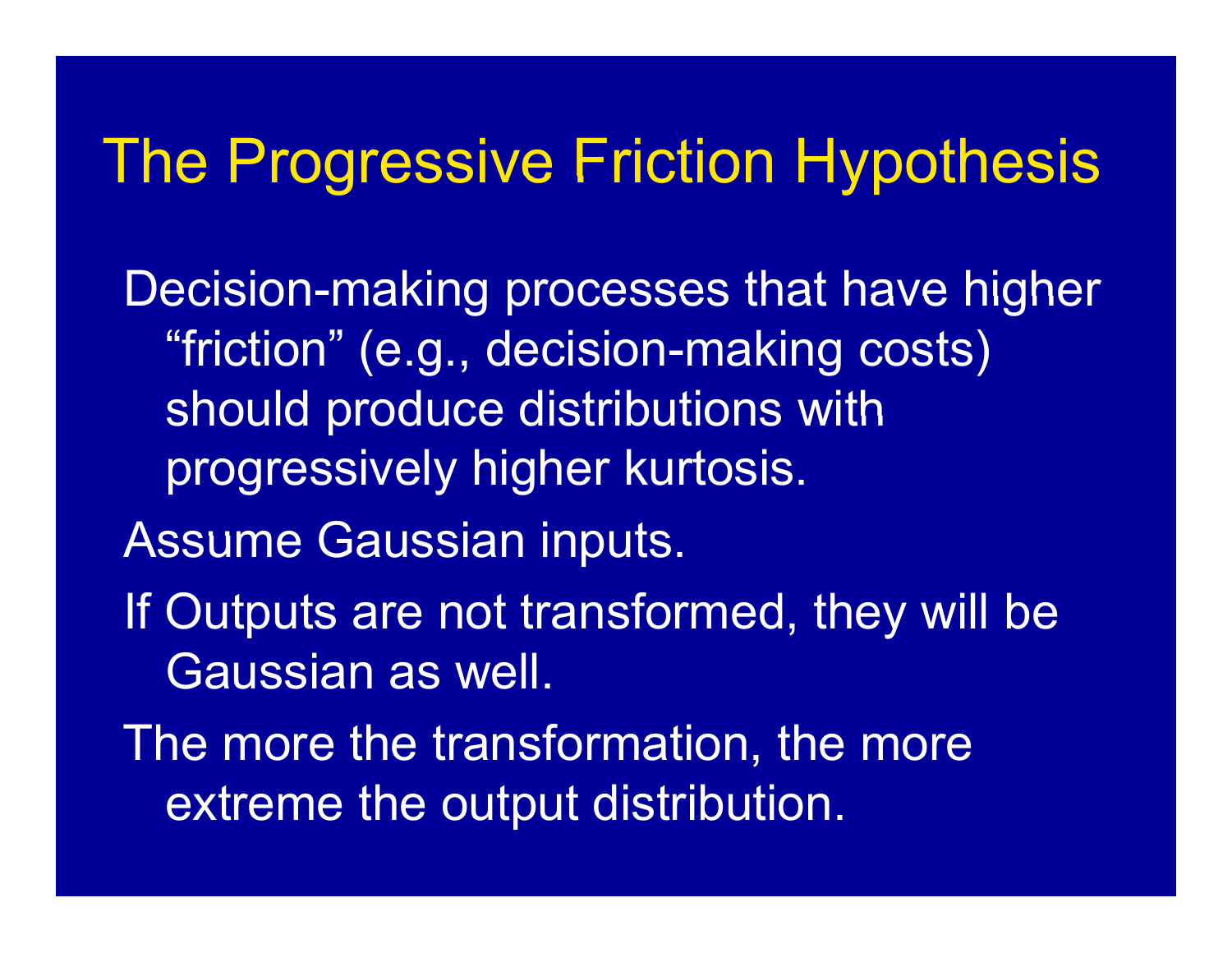## **Punctuated Equilibrium in Comparative Perspective**

Frank R. Baumgartner, Pennsylvania State University **Christian Breunig, University of Toronto Christoffer Green-Pedersen, University of Aarhus** Bryan D. Jones, University of Texas Peter B. Mortensen, University of Aarhus **Michiel Nuytemans, University of Antwerp** Stefaan Walgrave, University of Antwerp

(Forthcoming July 2009, American Journal of Political Science)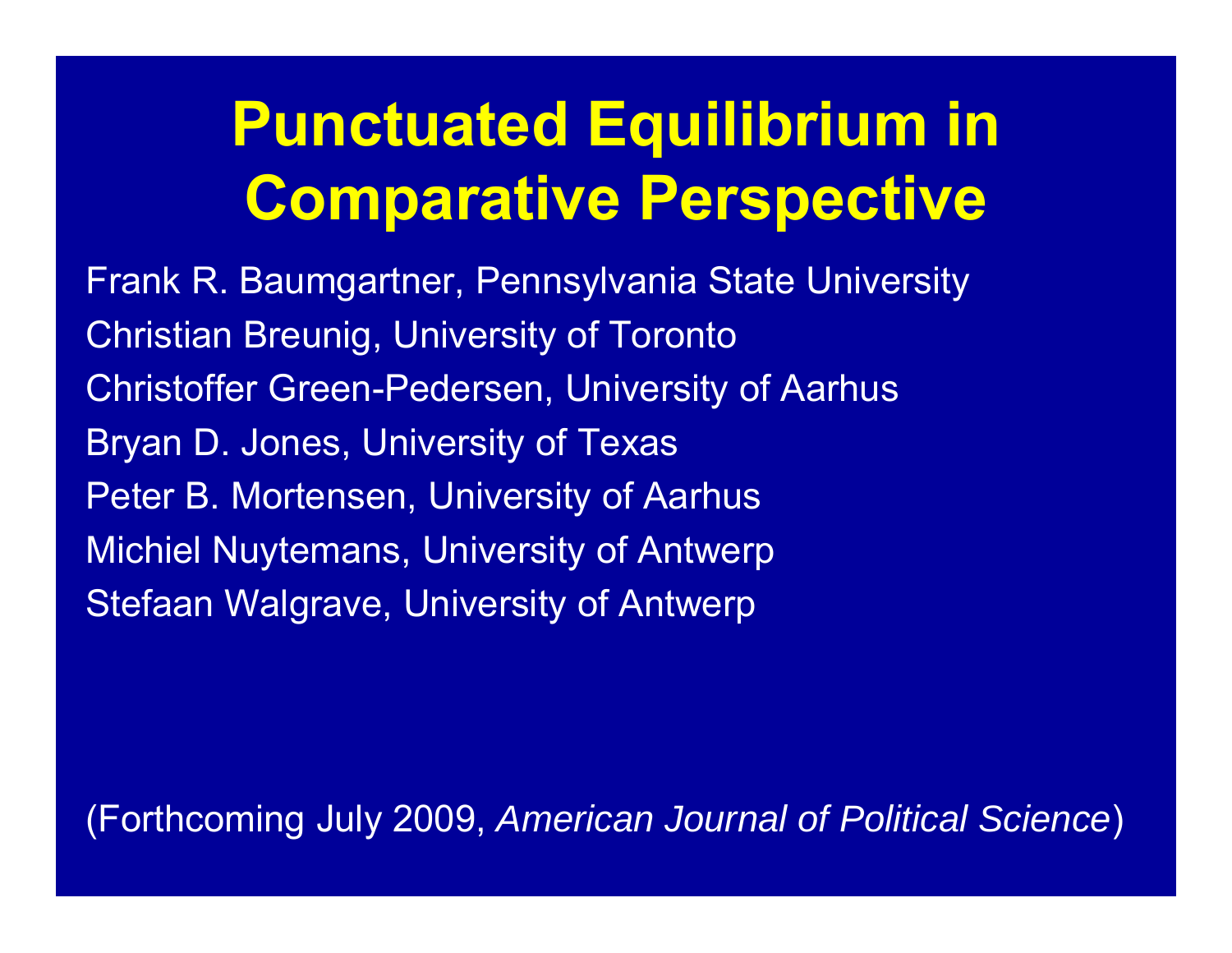## US, Belgium Denmark

#### I. Input Series (lowest friction)

- •Elections, President (US)
- •Elections, House (US)
- •Elections, Senate (US)
- •*New York Times* stories (US)
- •Elections, Parliament (DK)
- •Radio News (DK)
- •Elections, Parliament (B)
- •Demonstrations (B)
- •Newspaper stories (B)
- •TV Coverage (B)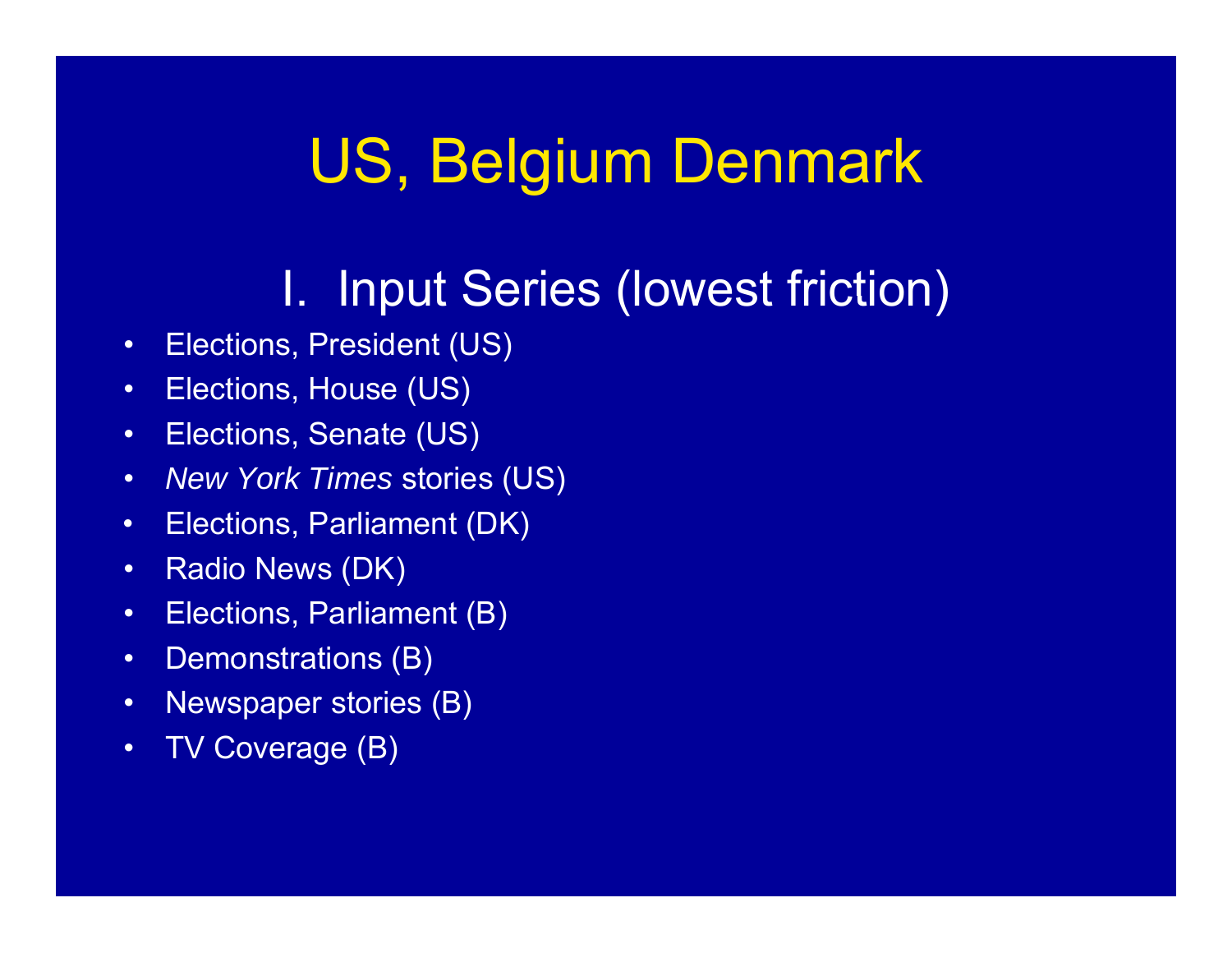**II. Policymaking Processes** (Higher decision costs, more friction)

US: Bill introductions, hearings, executive orders, CQ stories, laws Denmark: Questions to Minister, parliamentary interprellations, parliamentary proposals, bills, laws Belgium: Party platforms, government agreements, bills, parliamentary interprellations, executive orders, laws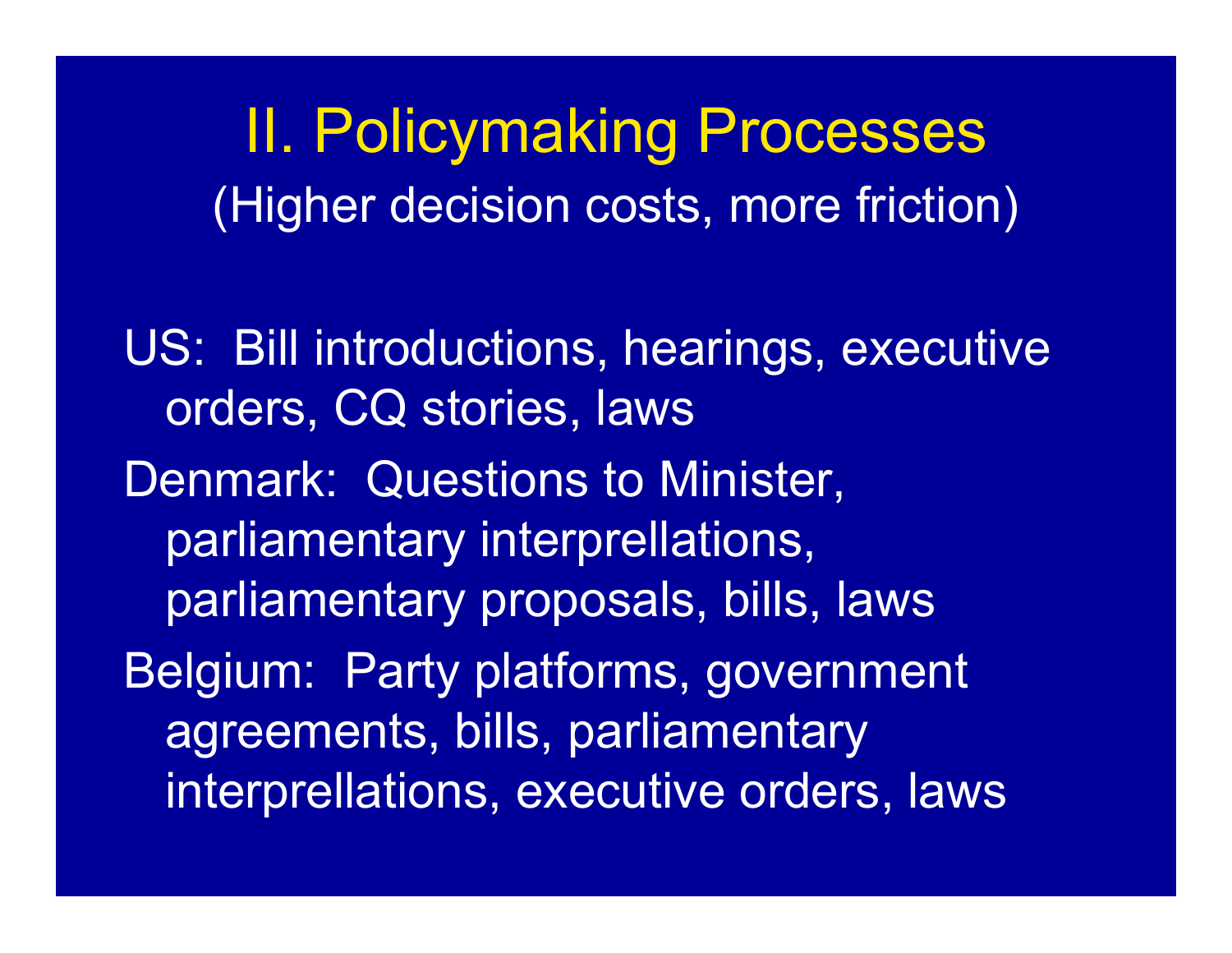**III. Policy Outputs** 

(Highest friction expected)

US: total annual outlays, budget changes by 62 categories (data previously shown)

Denmark: appropriations, outlays

Belgium: budgets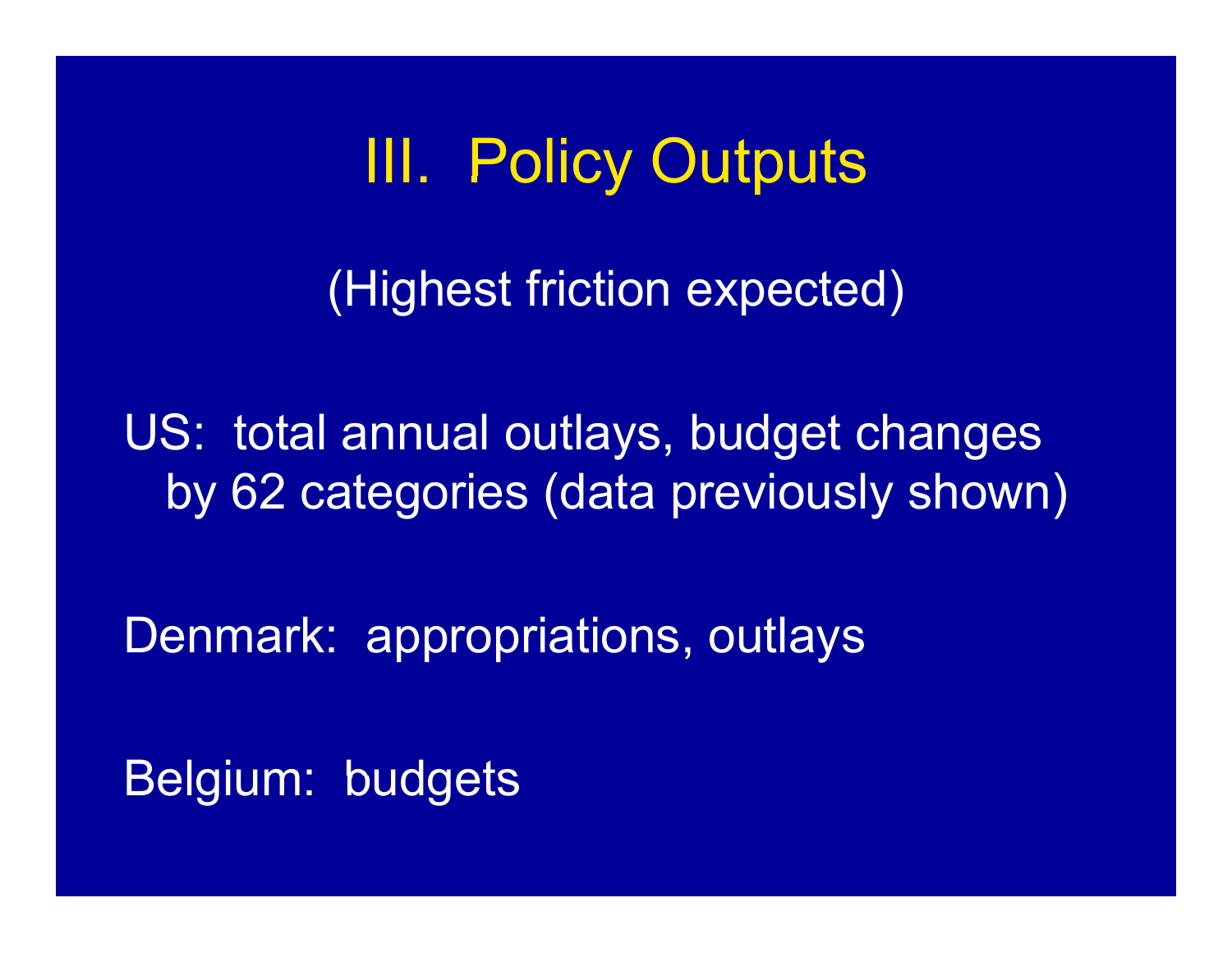## **Example 1: Annual percent change** in election results, US Presidential elections, 1828-2000.

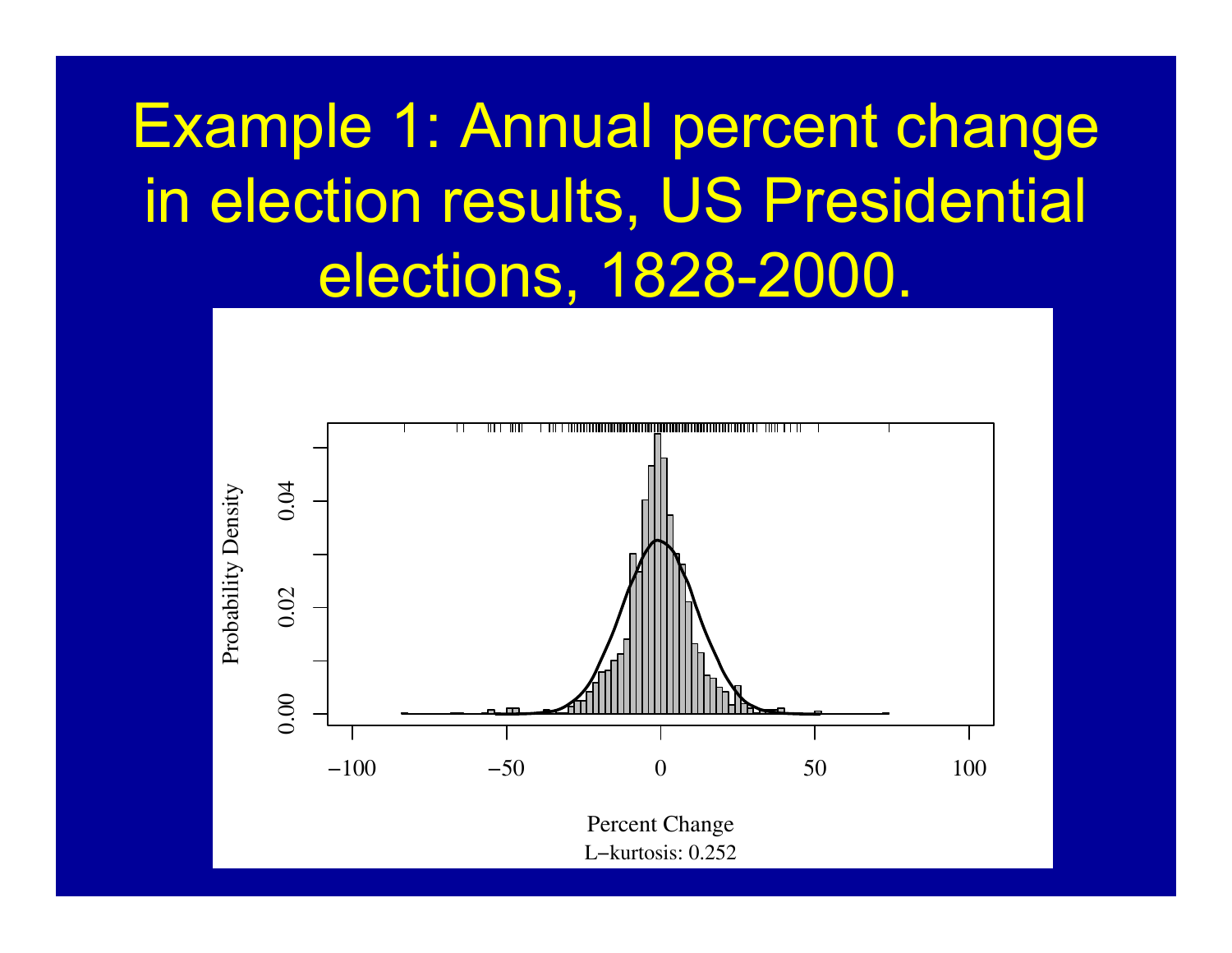#### Example 2: Annual percent change in attention, Belgian interpellations and oral questions, 1991-2000.

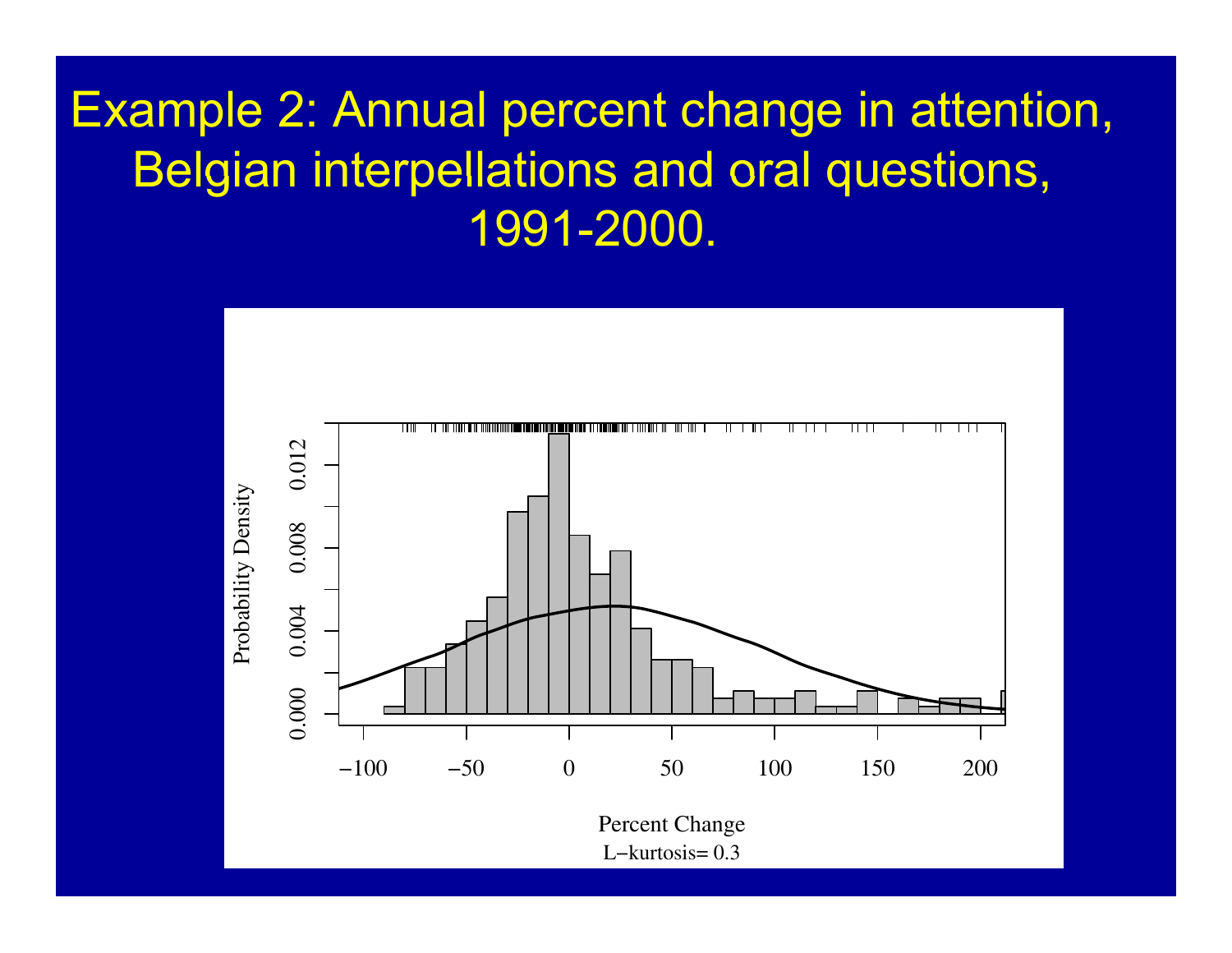#### **Example 3: Annual percent changes in central** government spending in Denmark 1971-2003.

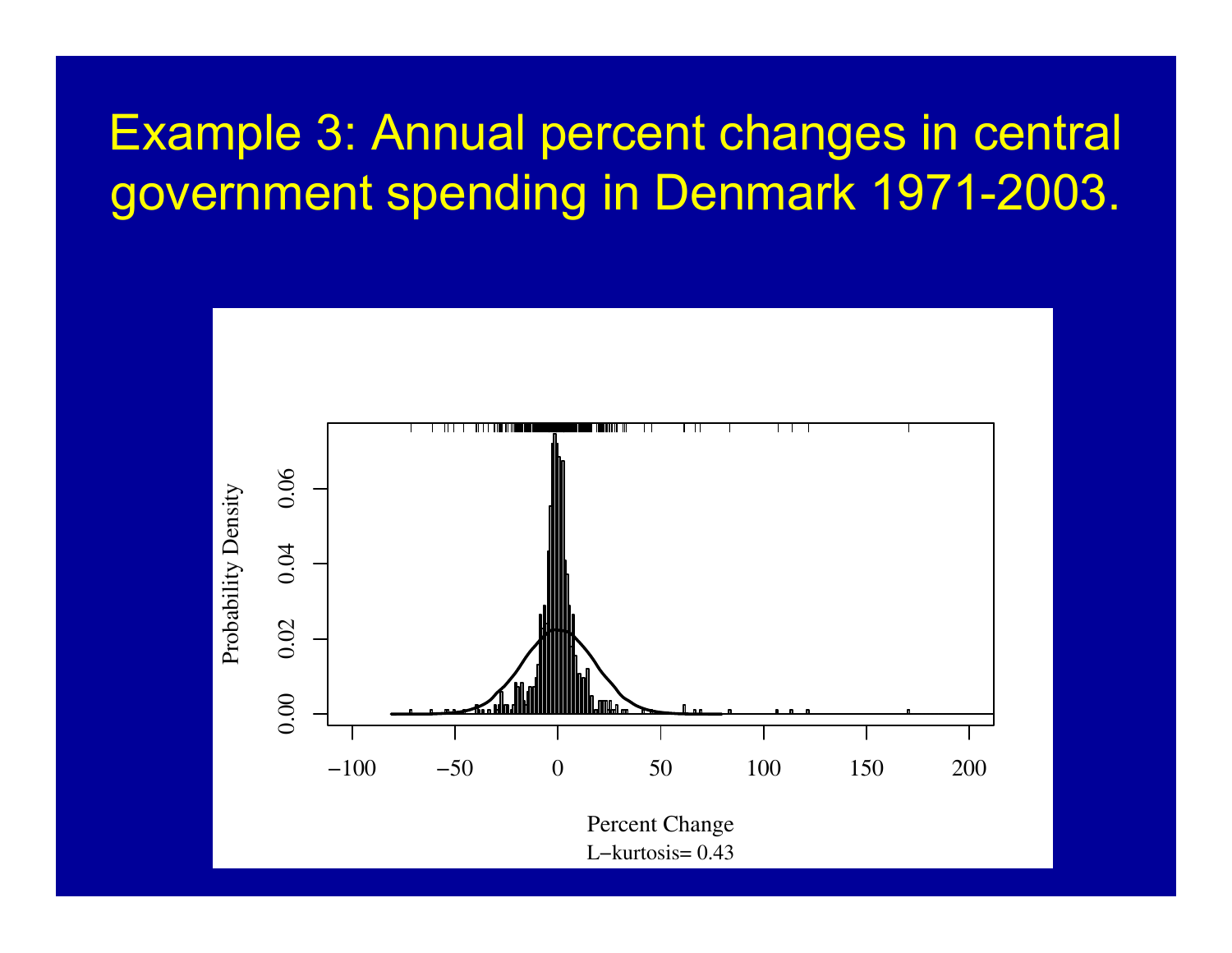## **Progressive Institutional Friction in Three Countries**

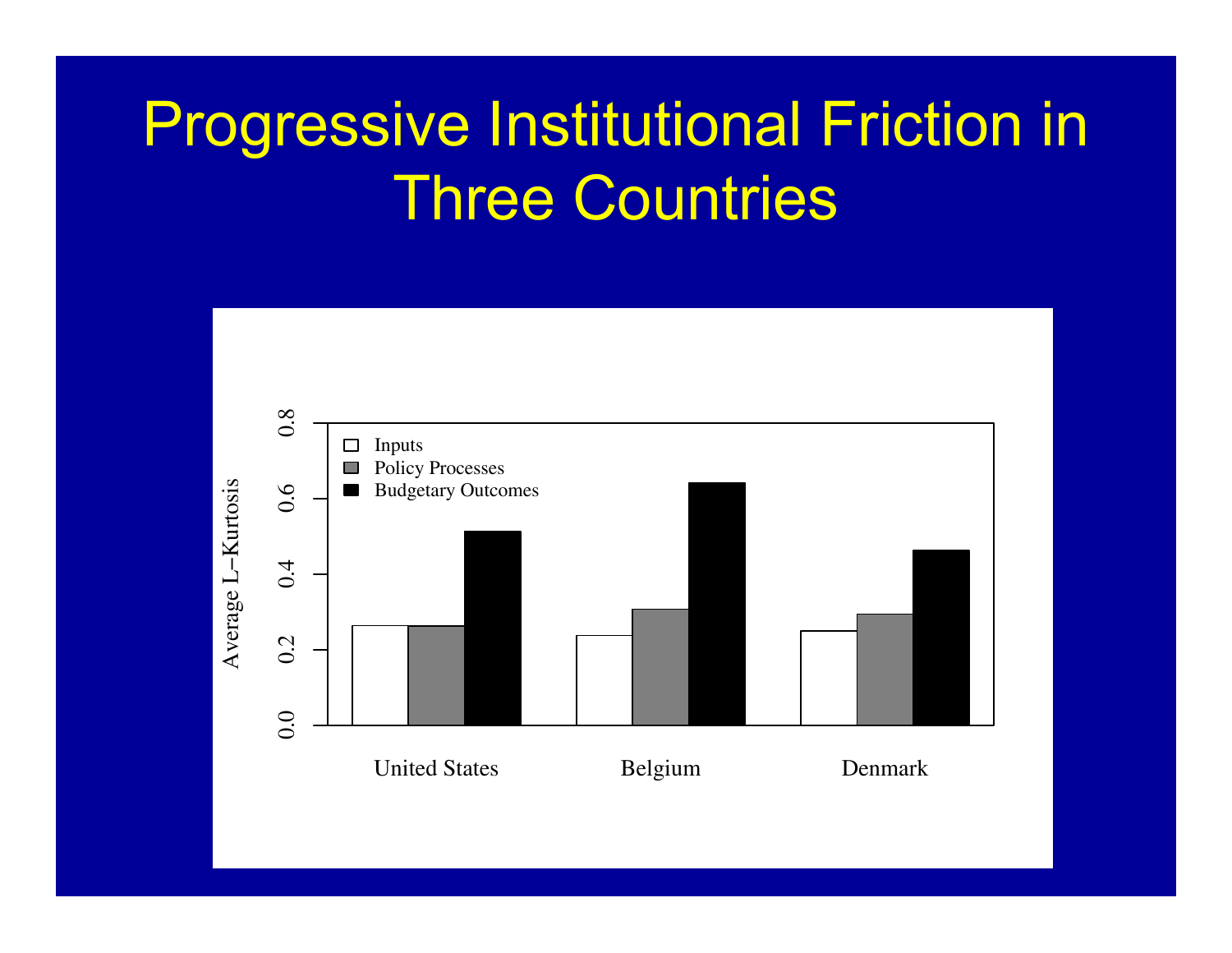# Elections, laws, and budgets in the US (left), Belgium and DK (right)

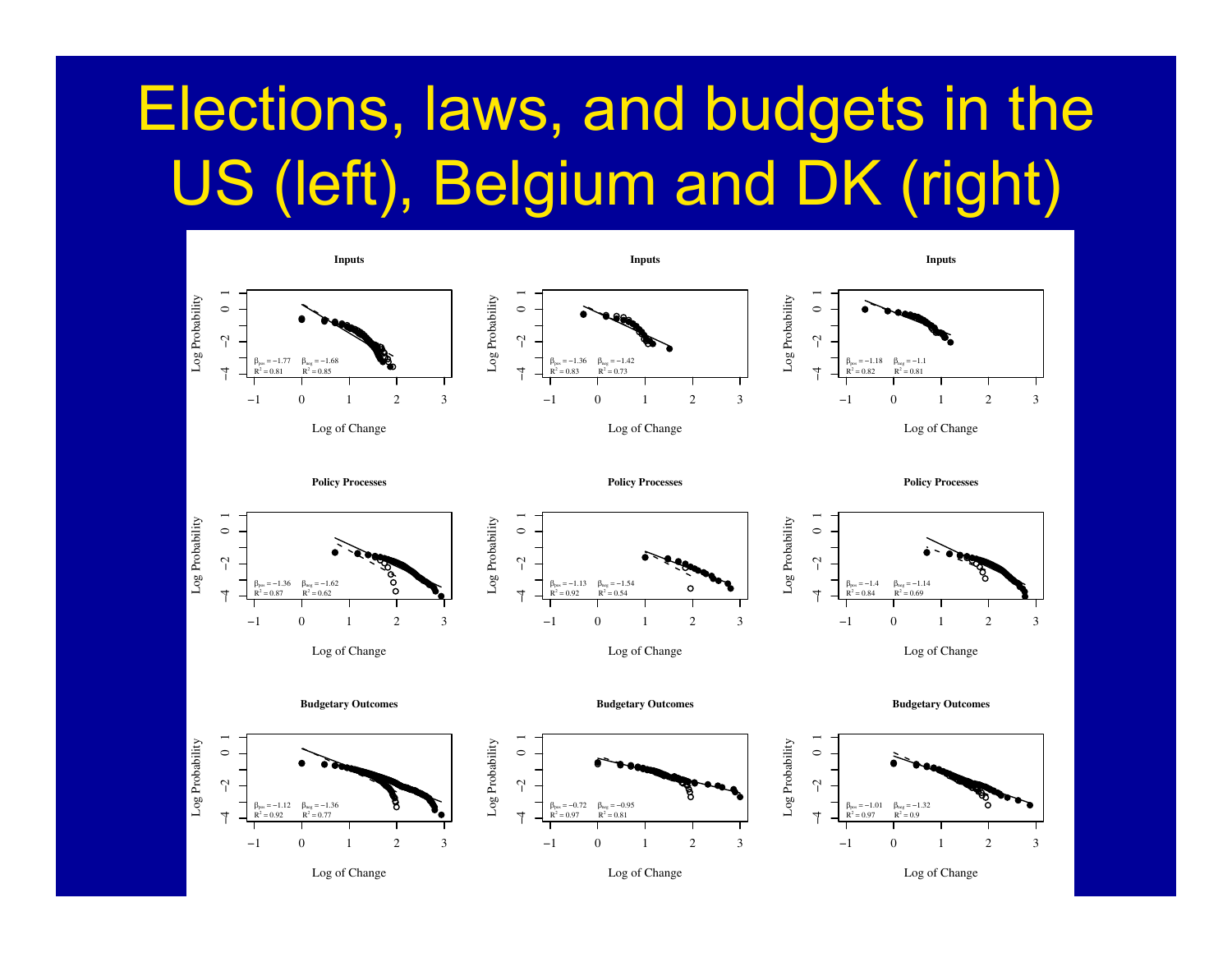## A Preliminary Model

 $R_t = \beta S_t$  if  $S_t$ f S<sub>t</sub> +ΣS<sub>0<k</sub> > C; otherwise R<sub>t</sub> = λS<sub>t</sub>

Where:  $\, {\sf R}_{\rm t} \,$  =  $\,$  Response  $\,$  ;  $\, {\sf S}_{\rm t} \,$  = Input signal

The parameters:

C = Threshold (0 < C > 1) λ= friction (0 < λ > 1) β = amplification (0 < β > 1)

 $0 < t > k$  (time varies from zero to k  ${\mathsf S}_{\mathsf t}$  = N(0,1) (inputs are standard normal)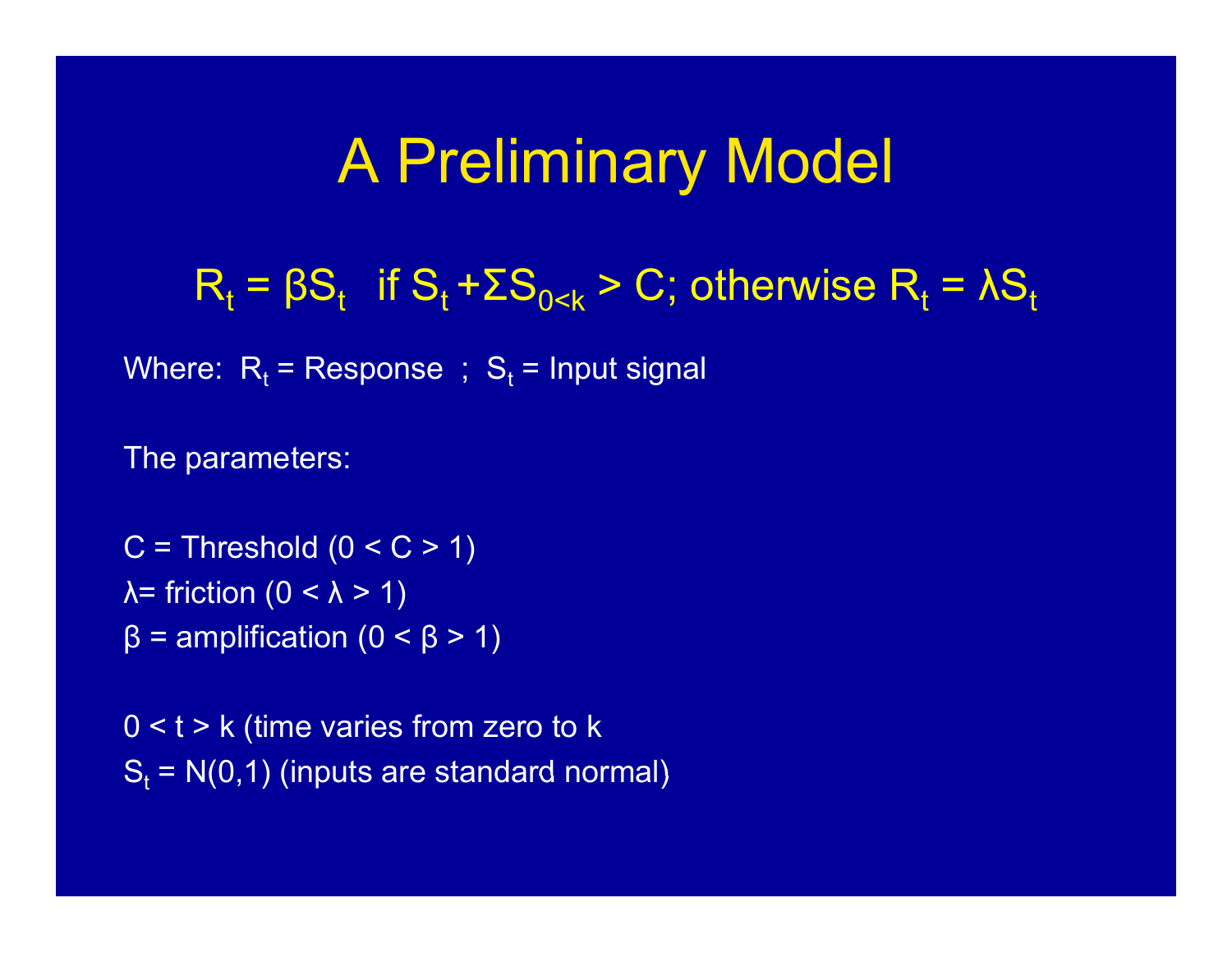## Sample Model Results

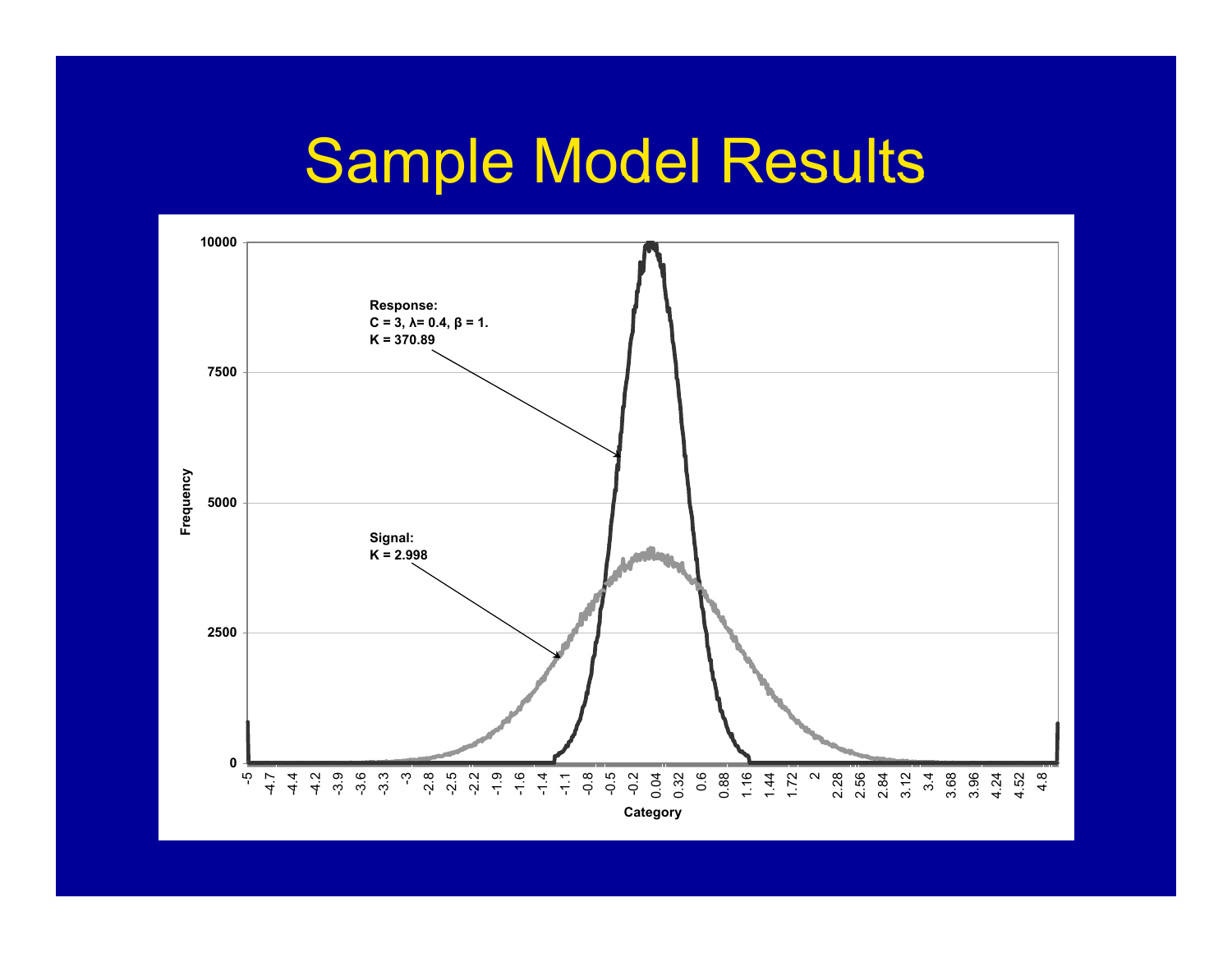## Extending this simple model

Work with Bryan D. Jones, U Texas, Austin; Péter Érdi Kalamazoo College Center for Complex Systems Studies and Hungarian Academy of Science; and

László Zalányi, Hungarian Academy of Science

Problems (some already fixed): Left and right tails not symmetrical "Acceleration" parameter tends to be greater than merely the accumulated signal (That is, the simulations never produce enough

extreme values)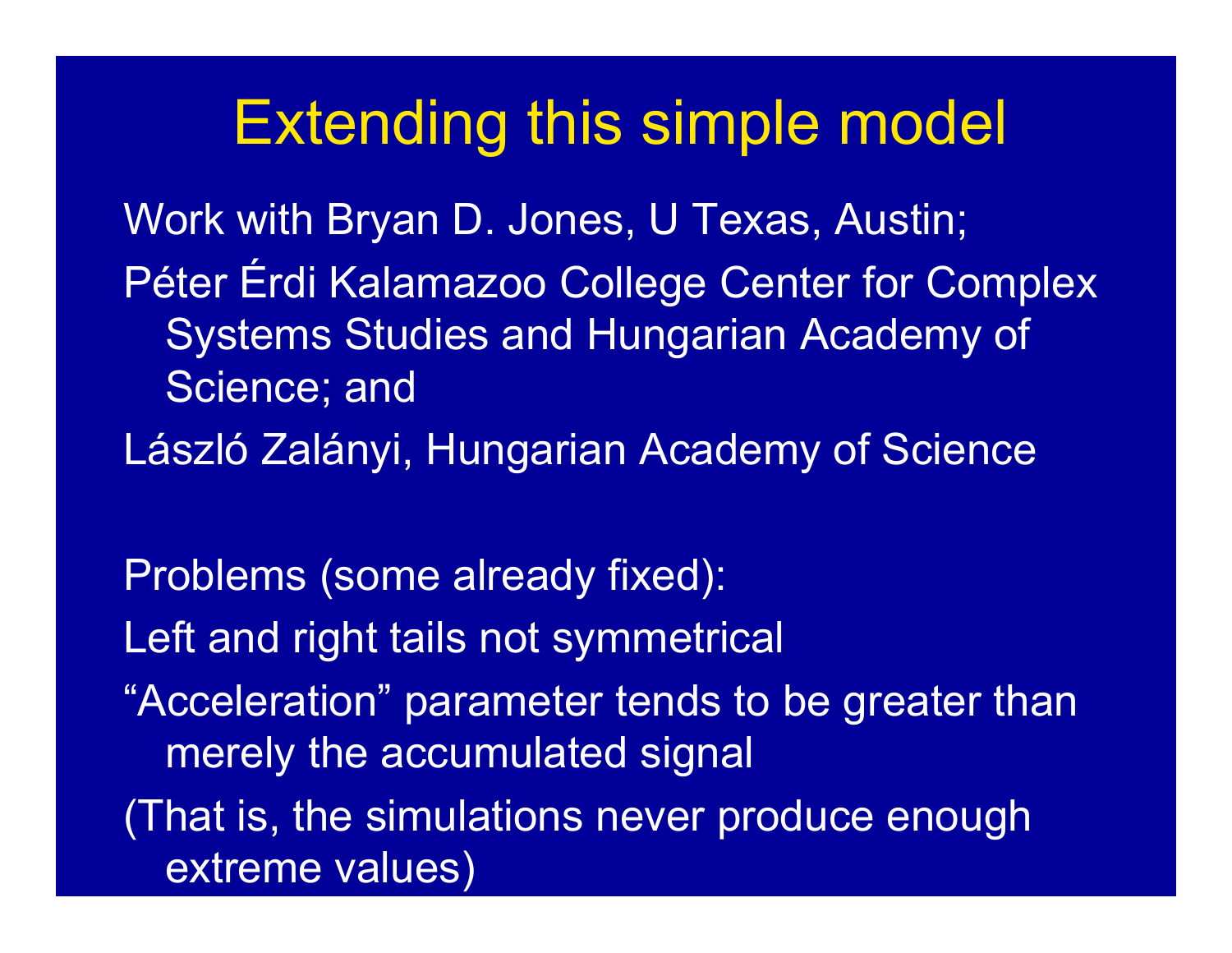#### Model improvements

Different thresholds for negative and positive Two positive thresholds, with a higher acceleration parameter above the second threshold.

Thresholds themselves can be made random, to avoid abrupt breaks in the simulated outputs

#### Some results: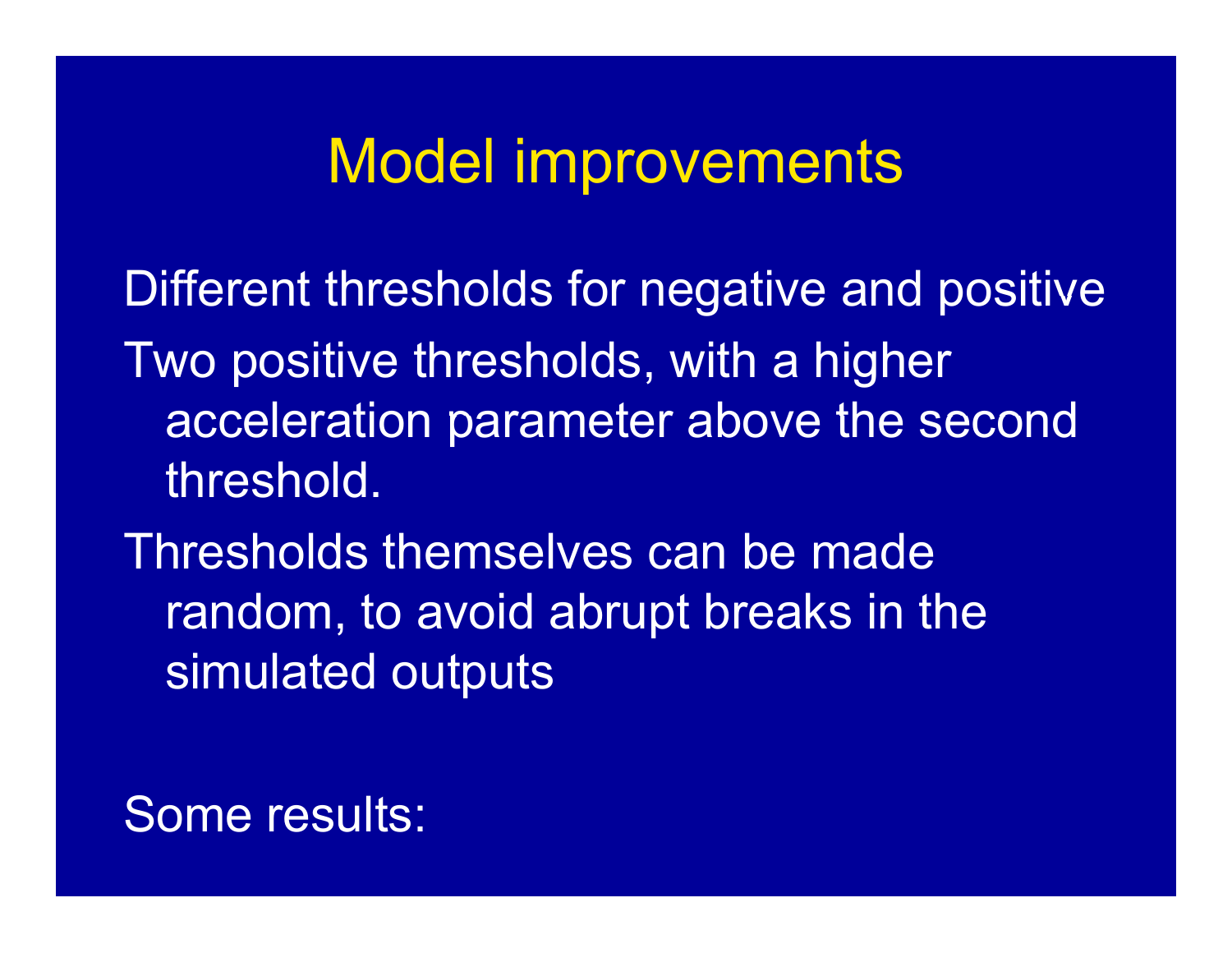## Fitting a simulation to the US data



Upper: Gaussian inputs and the 3 thresholds as vertical bars Lower: Actual US budget distribution (green), simulated data (red bars)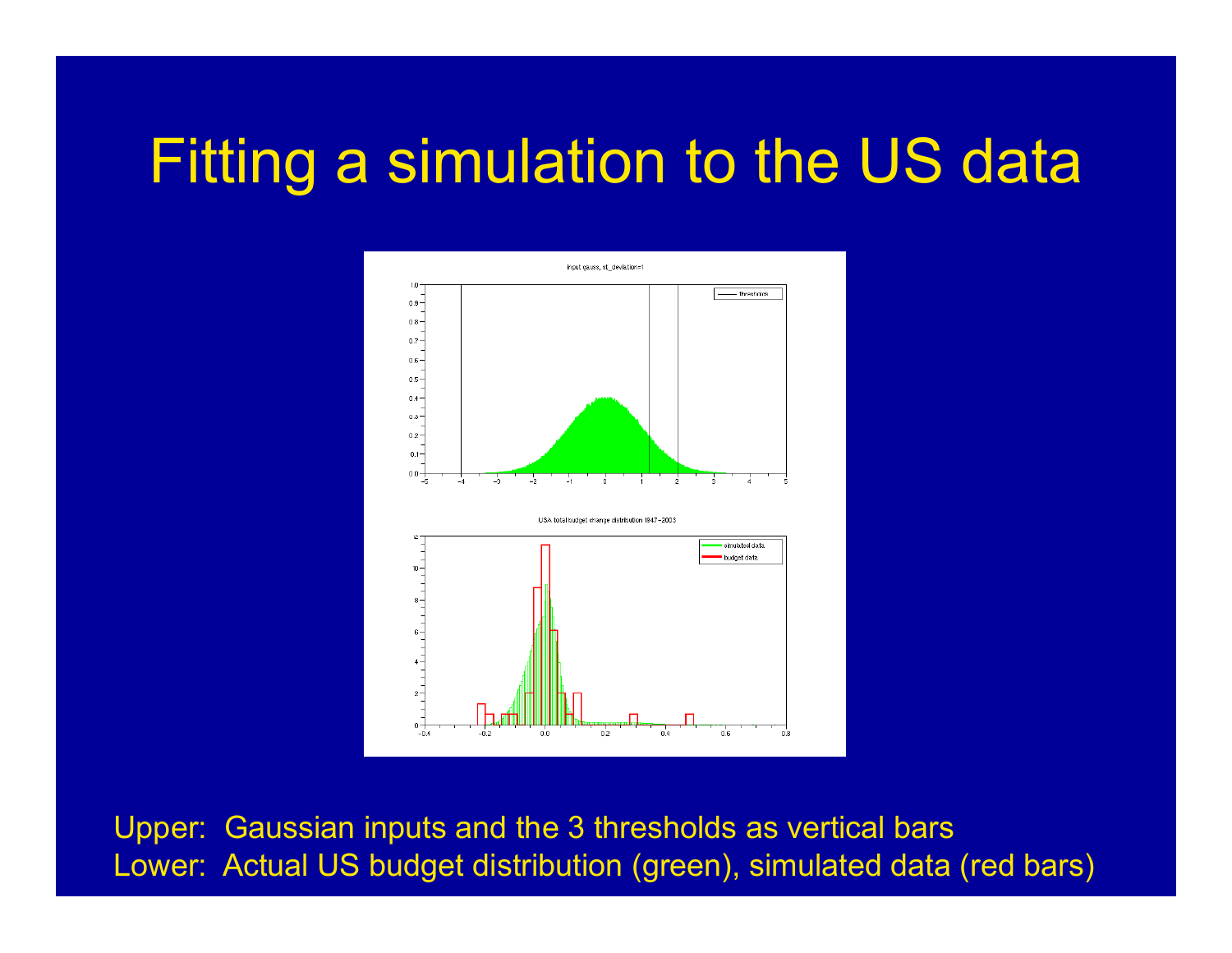## Fitting to the French Data



Upper: Gaussian inputs and the 3 thresholds as vertical bars Lower: Actual French budget distribution (green), simulated data (red bars)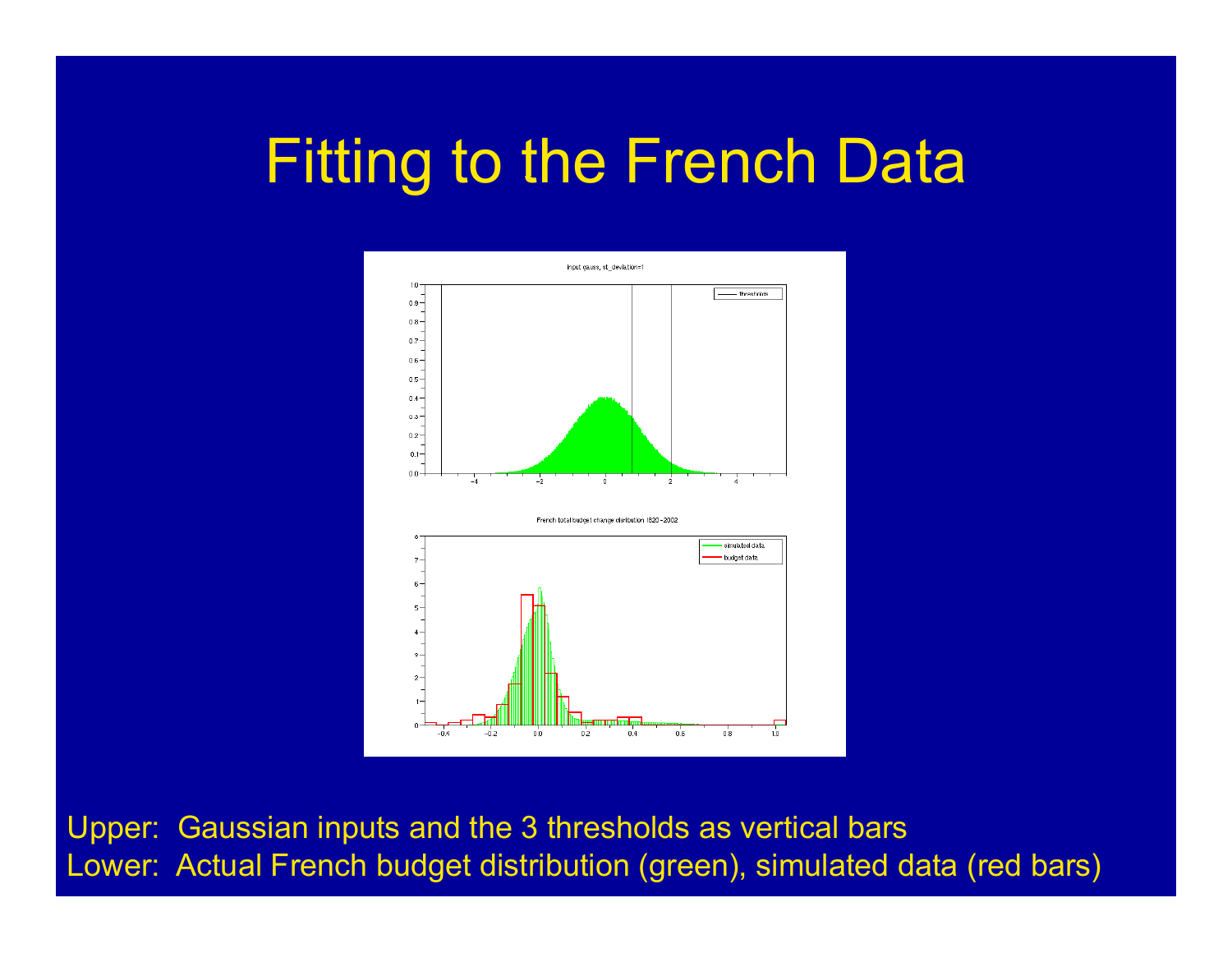## Government Budgets as Power Laws

Seems <sup>a</sup> general rule Seems due to bounded rationality, complexity Not clear what is the combination of: a) Friction, or status-quo bias b) Cascades, mimicking, or preferential attachment that leads to the fat tails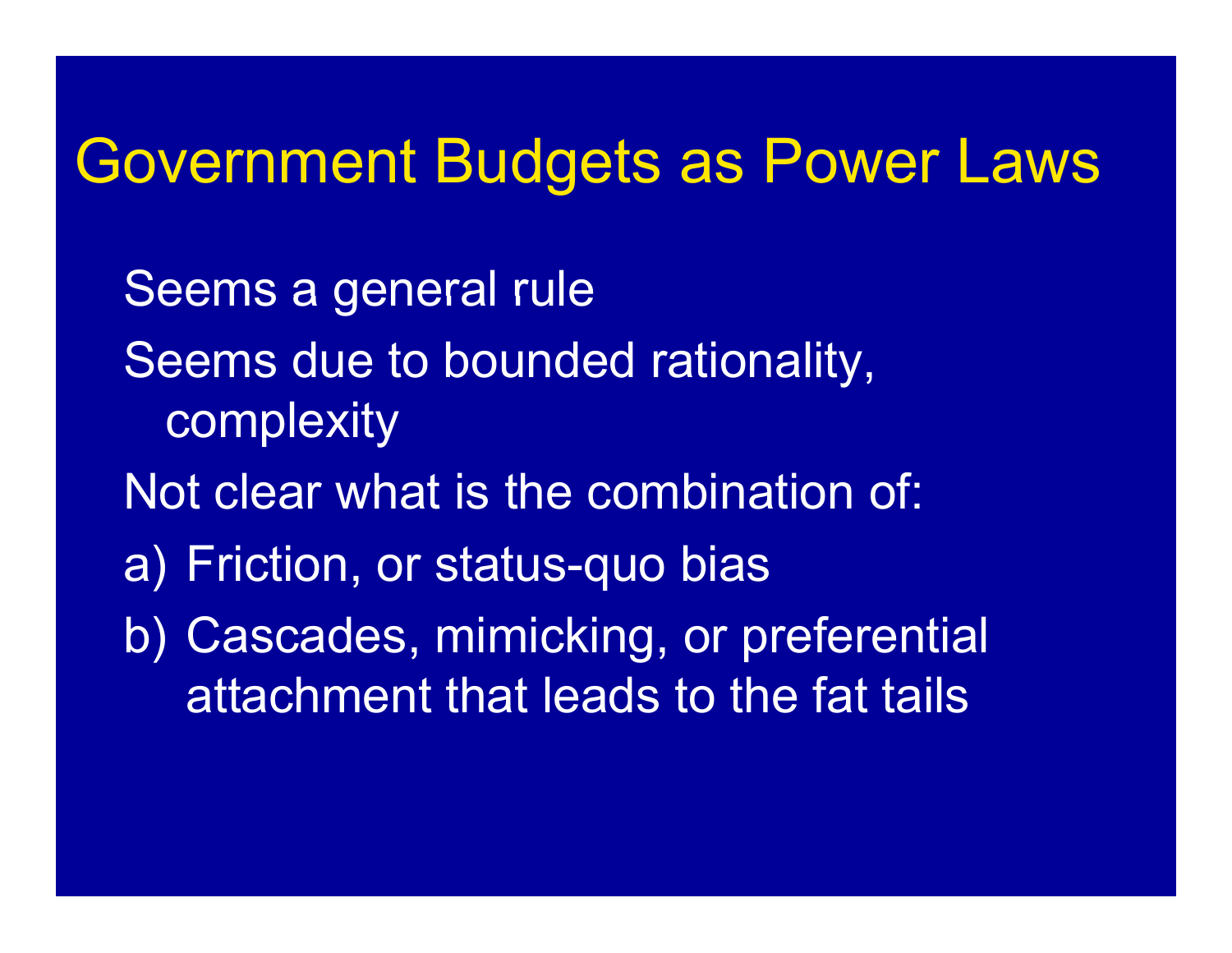## Remaining Issues

What is the line between simple and complex in human decision-making? Can we design institutions that are more efficient? Do we want to? Can we get direct measurements of decision making costs? Why do budgets produce power laws but virtually all other distributions are less extreme?